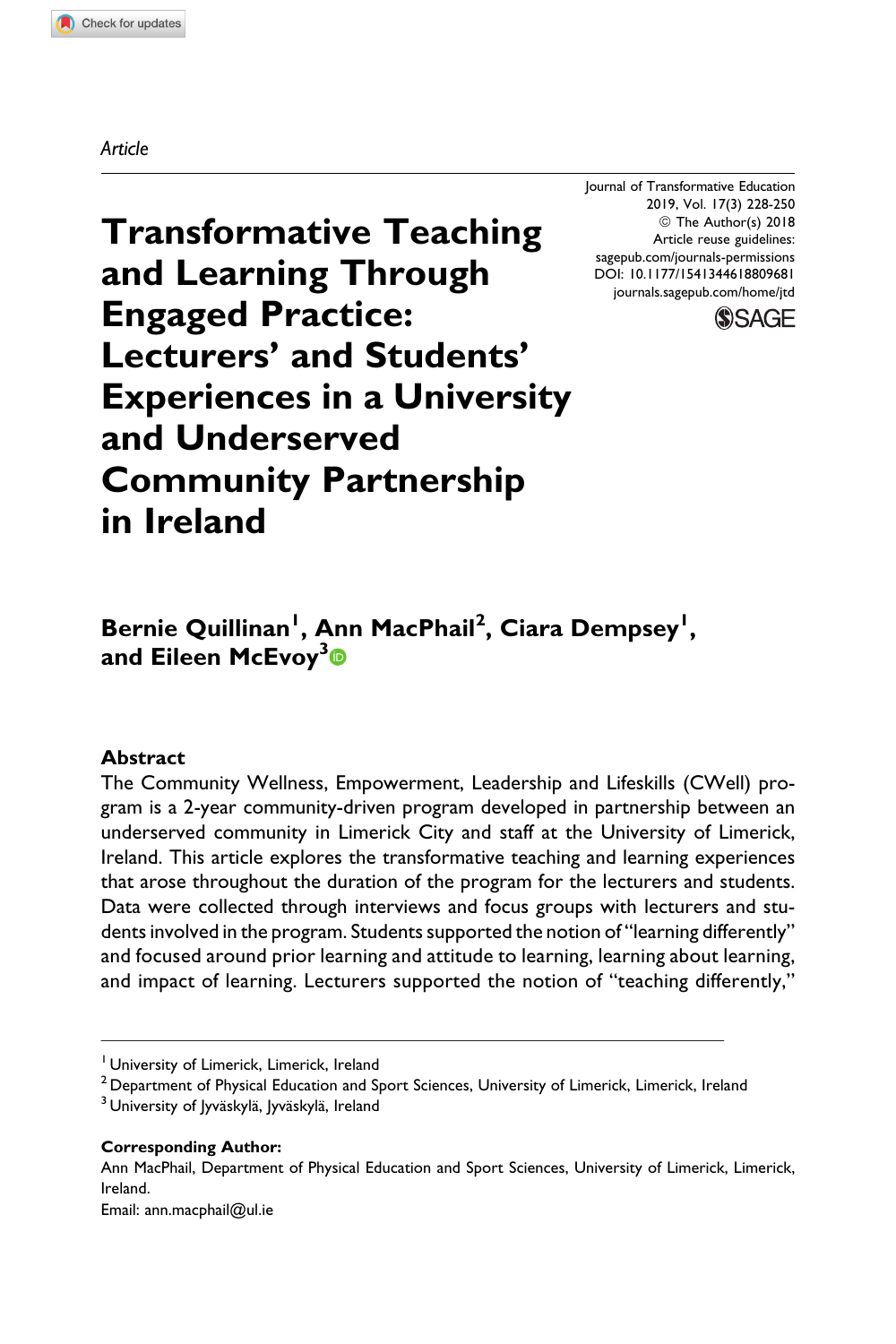focusing on how they had revised their usual teaching practices to more overtly emphasize the importance of culturally responsive pedagogy and student-centered learning (as opposed to content-centered) and the situated learning perspective. There is a necessity for research on diverse and innovative programs to inform culturally responsive pedagogies and transformation for learning.

#### Keywords

adult learning, transformative pedagogy, transformative education

Sustaining healthier communities through community capacity building is widely acknowledged as an important community development strategy. The strength of community capacity building lies in the ability to empower community members as citizens to self-manage their lives and environment through acquisition of leadership skills and engagement in the building and enactment of a shared community vision. It supports the belief that when empowered to do so, all people possess valuable skills, strengths, assets, and knowledge that can contribute towards mobilising community vision into action.

Higher education institutes are increasingly being asked to foster wider social roles through public and community engagement (Higher Education Authority [HEA], 2011, Higher Education Funding Council for England [2008]). In addition, engagement with the wider community must become more firmly embedded in the mission of higher education institutes (HEA, 2011). Institutes are being called upon to respond positively to the continuing professional development needs of the wider community to develop and deliver appropriate modules and programs in a flexible and responsive way.

Integrating health within strategies to improve community well-being is well recognised. The need to promote the principles and practice of community development in improving health and well-being for disadvantaged communities and to explore mechanisms for effective, meaningful, and sustainable community participation in decision-making related to health has been identified (Combat Poverty Agency, 2008). The European Union Commission refers to the need for universities to communicate the relevance of their activities by sharing knowledge with society and by reinforcing dialogue with all stakeholders (Commission of the European Communities, 2006). In Ireland, the Hunt Report is the first major policy statement to give civic engagement equal prominence with the teaching/learning and research functions of higher education (Lyons & McIlrath, 2011). According to this statement, engagement with the wider community must become more firmly embedded in the social and economic contexts of the communities that higher education institutes live in and serve (Hunt, 2011). This will enable higher educational institutes to become more relevant and responsive to their communities and will also enrich their diversity and distinctiveness as institutions.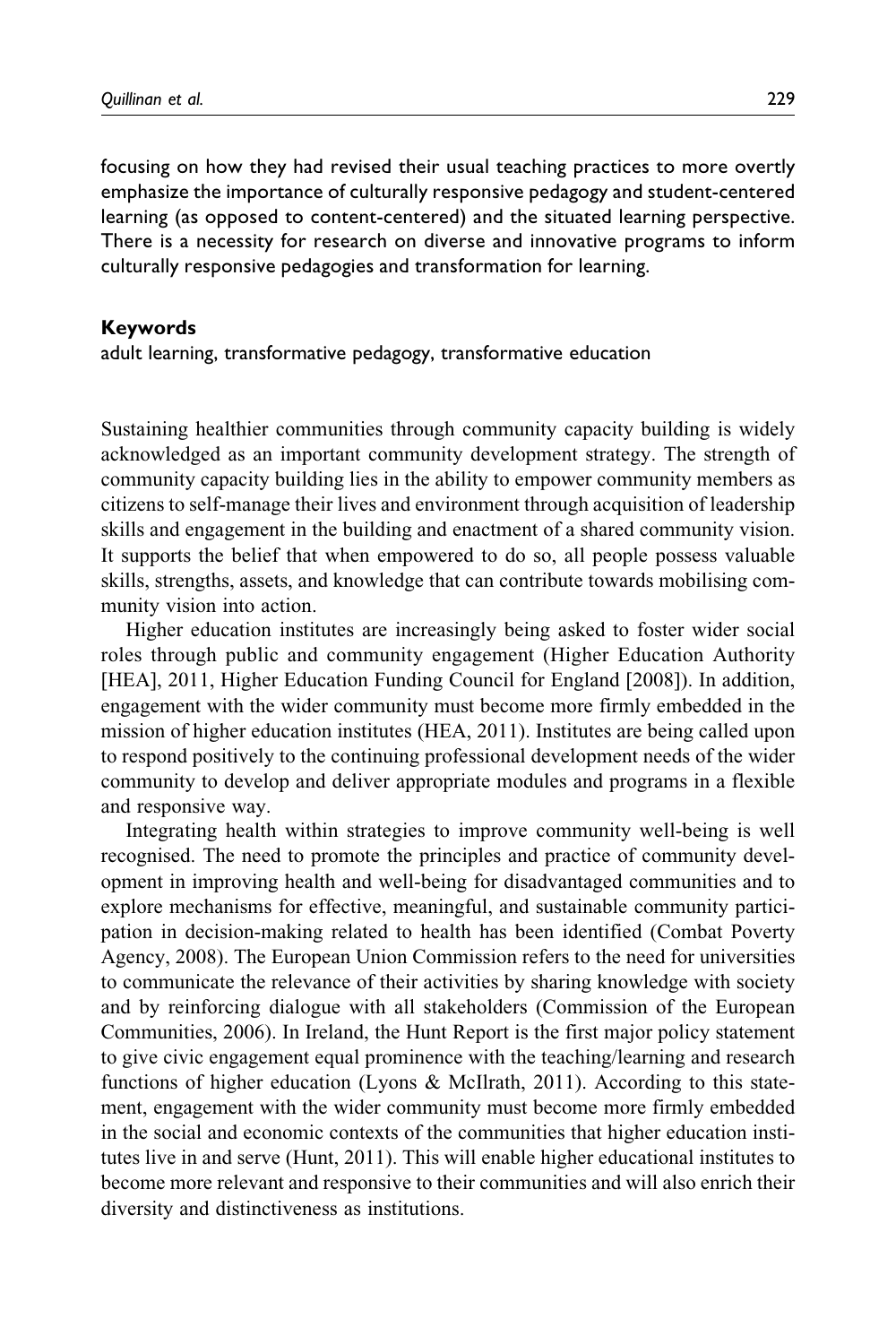Even though the concept of transformative learning has gained a considerable position in North America, it has still only to a limited extent been spread into other parts of the world (Illeris, 2017). While much of the literature on transformative learning theory in the area of adult education continues to focus on either formal higher education settings (e.g., Bhukhanwala, Dean, & Troyer, 2017) or community settings (e.g., Maslin-Ostrowski, Drago-Severson, Ferguson, Marsick, & Hallett, 2017), research on transformative learning through a university–community partnership remains sparse. Educators concerned with understanding culture and learning broadly, but especially in the area of social transformation and improving the well-being of communities, are calling for more creative, deliberate, and consequential interventions (Bang, Faber, Gurneau, Marin, & Soto, 2016). Participation and participatory approaches in education, such as the Diploma in Community Wellness, Empowerment, Leadership and Lifeskills (CWell), have emerged as a means of recognising and shifting power structures and contributing to social change and transformation (Allahwala et al., 2013).

The purpose of this article is to explore the transformative teaching and learning experiences that arose throughout the duration of a 2-year community-driven program, which was developed in partnership between an underserved community and staff at a university. It is anticipated that this study will contribute to the transformative learning literature by exploring the extent to which the features of transformative learning can be upheld in an underserved community and university co-constructed program. Before reporting the methods and results from the study, an overview and pedagogical philosophy of the specific program is shared. This is followed by exploring literature on transformative learning and, specifically, the work of Jack Mezirow.

# CWell Program

The diploma program CWell was developed by the Faculty of Education and Health Sciences in the University of Limerick (UL), in conjunction with St. Mary's Community, an underserved area in Limerick City. Social determinants of health in this underserved community in Limerick City, Ireland, suggest extreme disadvantage (Fitzgerald, 2007). St. Mary's community is one of four underserved areas in Limerick City that is the focus of a regeneration process with the goal of making the area a safer and more prosperous place for its residents (Blackett & Limerick Regeneration Agency, 2008). The area is the oldest inner-city community in Limerick City, the fourth largest city in Ireland. Statistics indicate that, compared to the State averages, it has the highest prevalence of early school leaving at 55%, which is over 5 times the national average. Unemployment is almost double the national average at 72%, with 10% of this community unable to work due to sickness/disability which is over 3 times that of the state figure. Despite a range of ad hoc, one-off interventions, no sustainable plan has been implemented to address these problems, nor has the community been included in the interventions. In addition, there is little evidence on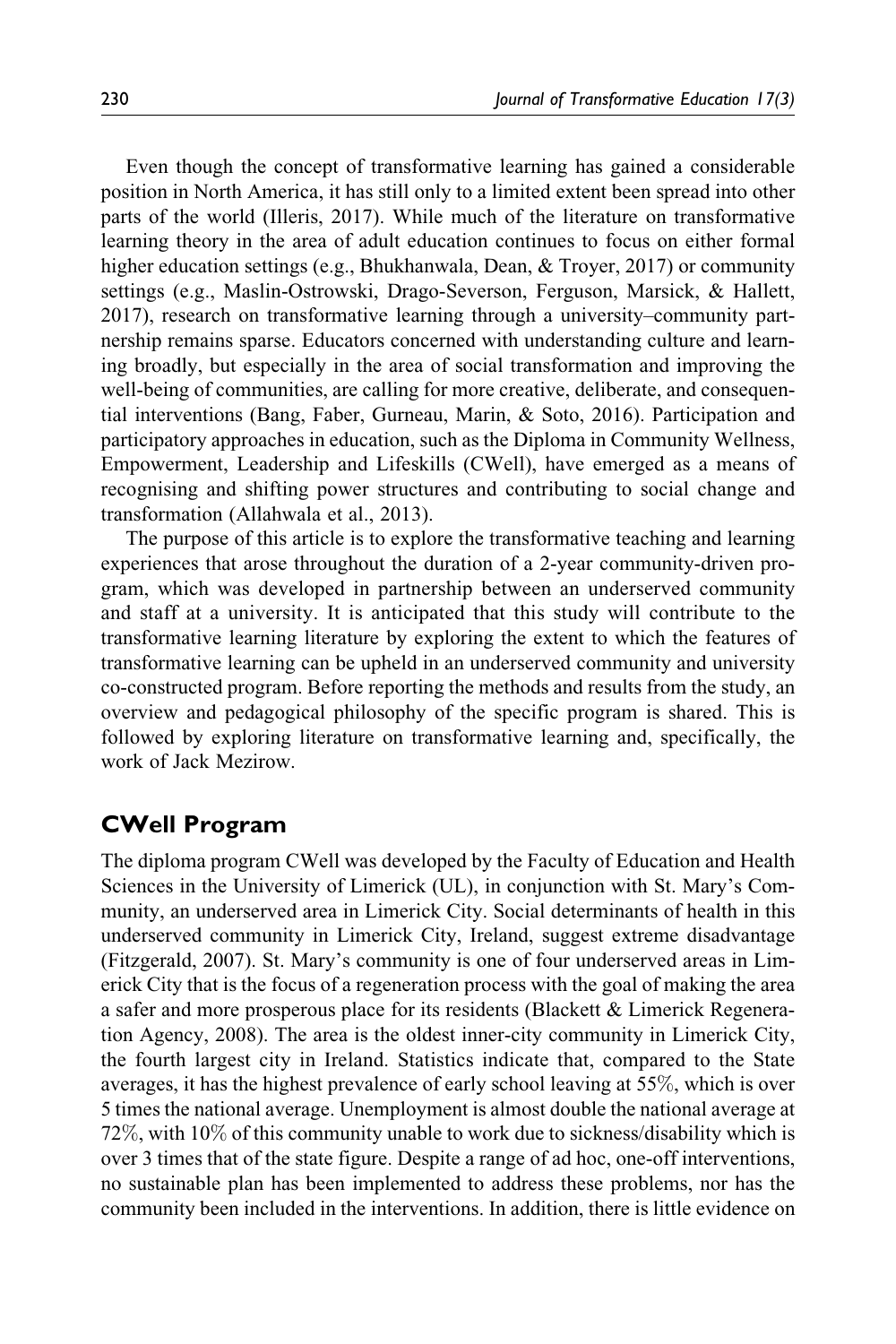project outcomes/impacts (Blackett & Limerick Regeneration Agency, 2008). In a 2016 public study, St. Mary's was highlighted as the most deprived area in Ireland (Haase & Pratschke, 2017).

The program evolved to enable both the community and UL staff and students to work collaboratively and build capacity in well-being and lifestyle education within the local community. The focus is to engage with the community, supporting them to develop projects utilizing community resources rather than imposing solutions *on* them without their involvement. A joint management structure is in place with equal community/university representation on the program steering group. The co-course director is a community representative, elected to the role by the local community. The aim of this educational intervention is to address community health issues in a way that enhances existing strengths, fosters community resilience and leadership, facilitates access to further education, promotes greater social and economic inclusion, and supports people to help themselves. The program content includes the three pillars of (i) mental health, (ii) physical health, and (iii) personal and professional development. CWell information sessions were provided in the local community. The 10 candidates who were accepted onto the program described themselves as "community activists" or "workers" engaged in activities conducive to good health and well-being. All students were interested in developing leadership skills, improving their knowledge on health and well-being, and fostering stronger social connectedness in their own community. Seven principles guide the CWell program, and these are denoted in Figure 1.

The CWell program is structured as a 2-year full-time program or 4-year part-time program and is delivered in the evenings or at other suitable times which take account of the occupational and personal needs of its students as well as those delivering modules. All modules are required modules. The first year consists of four modules of lectures/seminars, practical assignments, and workshops/role-plays. The modules run consecutively with two during semester one and two during semester two. Project or field work through practical application of knowledge forms part of each module with the modules being closely integrated and each supporting the other. The second year of study reflects year one course delivery while the remaining module in semester one and semester two is Practicum Module 1 and Practicum Module 2, respectively. In this regard, students have an opportunity to undertake service learning as an integrated program component. Table 1 provides a summary of the focus of each module.

The program content includes the three pillars of (i) mental health, (ii) physical health, and (iii) personal and professional development, and three cross-cutting themes are addressed within this framework: (a) the young person, (b) middle age, and (c) and the older person (see Figure 2). While specific pillars and themes may be more evident in some modules over others, there are instances where all three pillars and three themes have the potential to reside within one module. An example of this would be the practicum modules where students are looking to incorporate their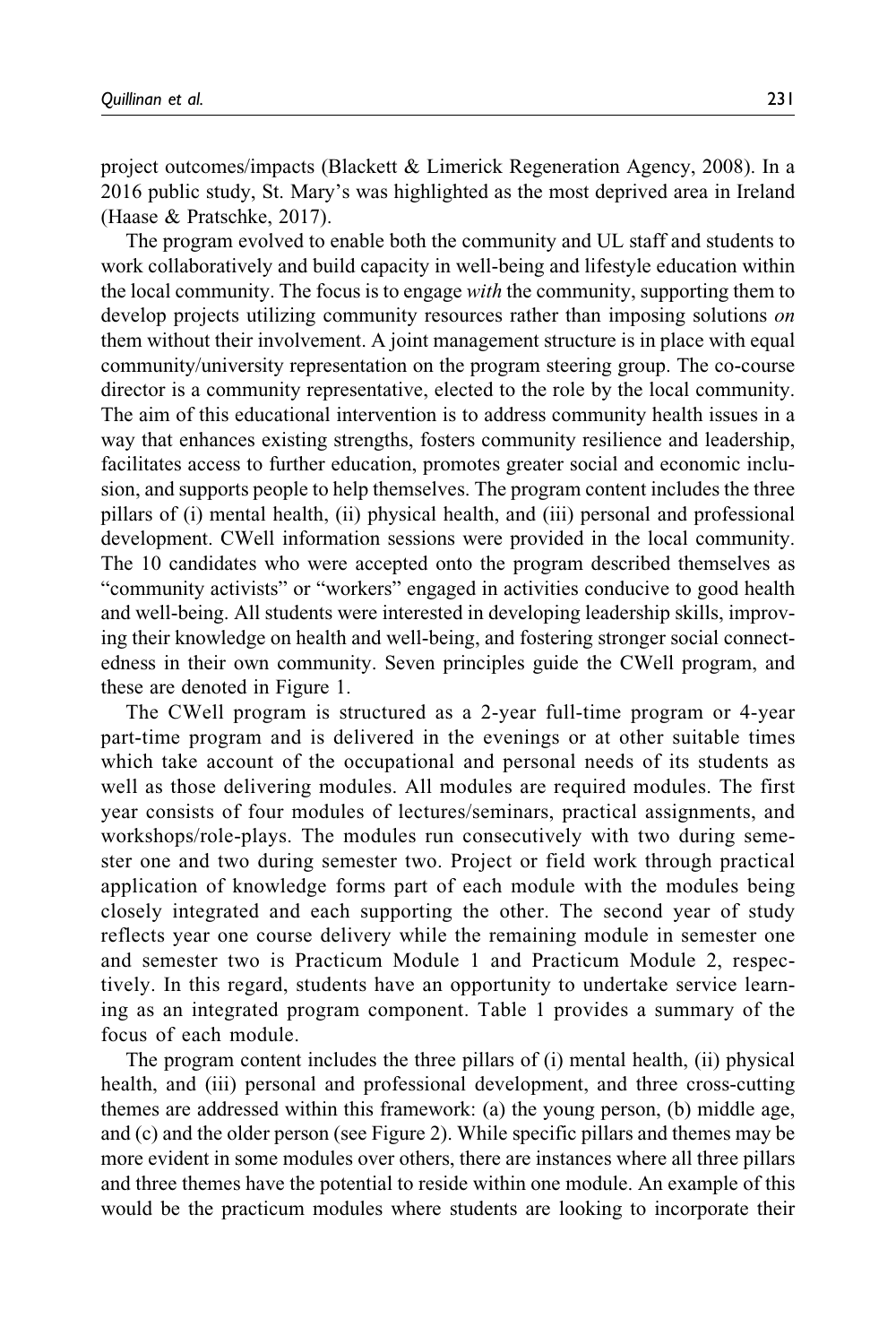### Principles of CWell

- 1. CWell is about facilitating empowerment of local community where they can maximize the resources of the community in supporting residents' needs. It is NOT about bringing external experts in to a community to solve their problems.
- 2. CWell is about a program which values the input of the local community residents in developing student learning outcomes which will benefit the students and the local community. It is NOT a program which develops students' skills and knowledge in isolation from their local community.
- 3. Progress and success will be determined through the development /creation of activities in the home and community and changes of attitude which are conducive to strengthening health and well-being. CWell progress and success will NOT be determined by an increase in centrally located services, activities and resources.
- 4. CWell focuses on active and collaborative learning based community needs and interests. It is NOT about classroom-based education where the teacher is the expert.
- 5. CWell is about looking at what resources already exist in the community and exploring how to use them more effectively. It is **NOT** always about the need for more resources to improve health and well-being.
- 6. CWell is about providing external support to facilitate individual leadership and group support to create sustainable change; it is **NOT** about utilizing external support to create change.
- 7. CWell is about working together in community-university partnerships to implement innovative, sustainable and relevant educational approaches to address the health needs of the community. It is **NOT** about the students "fitting in" to existing university-led programs.



experience of the three pillars and three cross-cutting themes into a practical experience that encourages community-wide involvement.

The program was delivered in a dedicated educational space owned by the city council in the heart of St. Mary's community. This space was located adjacent to the local community center and was known and accessible to all course participants. The CWell program continues to be jointly funded by the university and local city council and is to be expanded to be offered to five areas of disadvantage in Limerick City in the next academic year. The program is now more strongly aligned to the university's mission in community engaged learning and research.

# Pedagogical Philosophy of the CWell Program

While transformative learning theory (to be discussed in due course) was a critical aspect of the program framework, three specific philosophies of pedagogy framed the program—situated learning, co-creation of knowledge, and learning as an active process. A decision was made early in the curriculum design process to embed CWell in a situated learning philosophy. This requires that the student be placed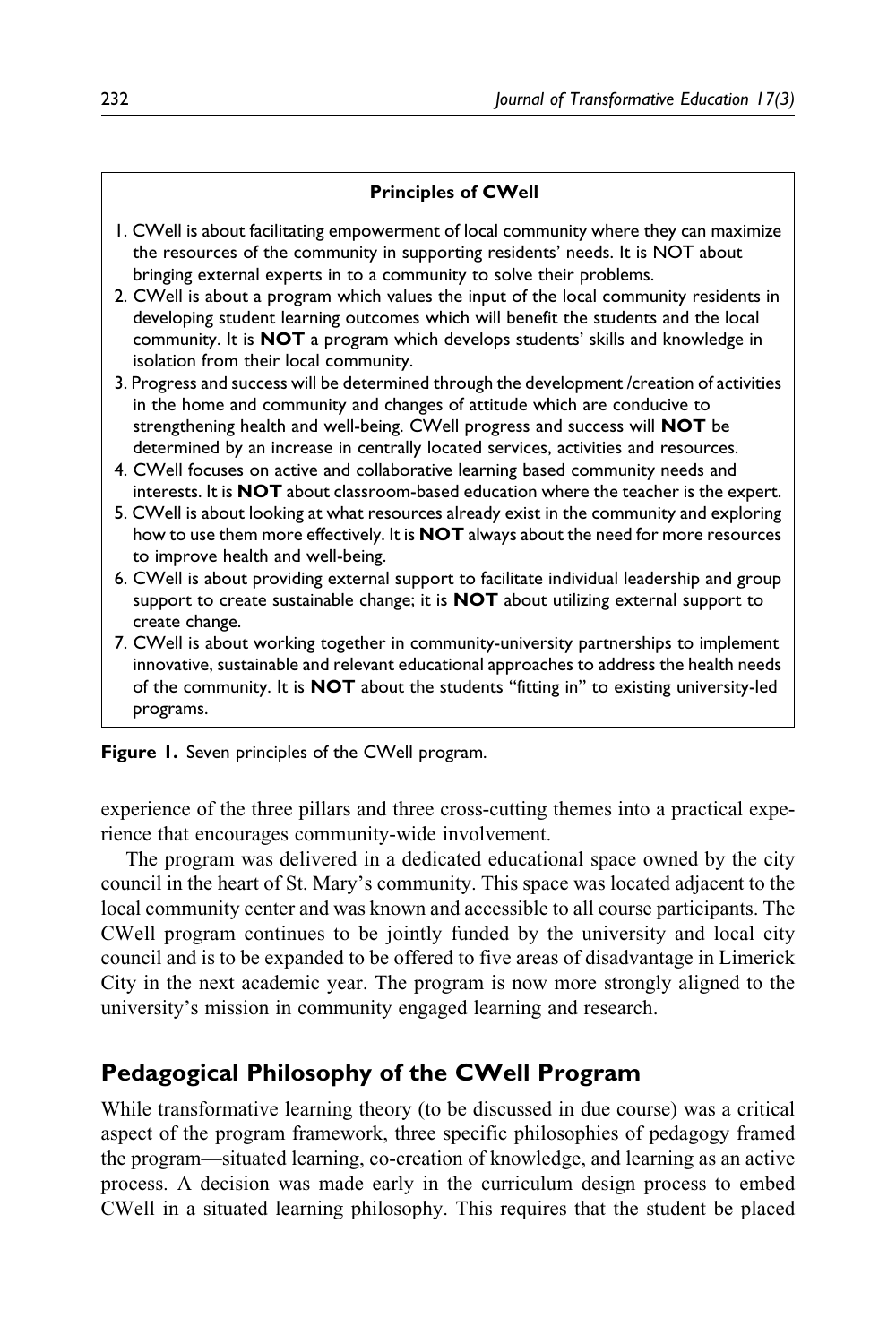| Module                                                                                                                                                     | Department<br>Responsible<br>for Delivery | Summary of Syllabus                                                                                                                                                                                                                                                                                                                                                                                                                                               |
|------------------------------------------------------------------------------------------------------------------------------------------------------------|-------------------------------------------|-------------------------------------------------------------------------------------------------------------------------------------------------------------------------------------------------------------------------------------------------------------------------------------------------------------------------------------------------------------------------------------------------------------------------------------------------------------------|
| Semester 1                                                                                                                                                 |                                           |                                                                                                                                                                                                                                                                                                                                                                                                                                                                   |
| Mental Health 1: Well-being and<br>Positive Mental Health Across the<br>Lifespan (18 European Credit<br><b>Transfer and Accumulation</b><br>System (ECTS)) | Education and<br>professional<br>studies  | Students will learn about the factors<br>(e.g., psychological and social)<br>associated with well-being and<br>mental health problems over the<br>life course from childhood to old<br>age. An experiential and reflective<br>approach will be fostered where<br>students will explore different<br>definitions of well-being, "normal"<br>mental health and common mental<br>health problems                                                                     |
| Study Skills and Personal<br>Development (12 ECTS)                                                                                                         | Nursing and<br>midwifery                  | The student will be supported to<br>apply the skills set acquired, which<br>will include writing skills, oral<br>presentation skills, creating a<br>portfolio, preparing for<br>PowerPoint presentations. The<br>student will learn academic<br>reading; note-taking; effective use<br>of lectures and tutorials: basic<br>research skills, and using sources of<br>information. Students will learn<br>about the conventions for writing<br>academic assignments |
| Semester 2                                                                                                                                                 |                                           |                                                                                                                                                                                                                                                                                                                                                                                                                                                                   |
| Managing Health in the Home and<br>Community (18 ECTS)                                                                                                     | medical<br>school                         | Graduate entry Students will learn about lifestyle<br>choices and health, including: diet,<br>physical activity, smoking, and<br>substance use. Specific issues<br>affecting physical health for<br>particular groups and at various life<br>stages will be considered including<br>child health, adolescent health,<br>women's health, and men's health<br>and aging                                                                                             |
| Communication and Life Skills (12<br>ECTS)                                                                                                                 | Clinical<br>therapies                     | Students will learn about life skills,<br>human communication, group<br>theory, and conflict. Students will                                                                                                                                                                                                                                                                                                                                                       |

Table 1. Summary of the Program Modules.

(continued)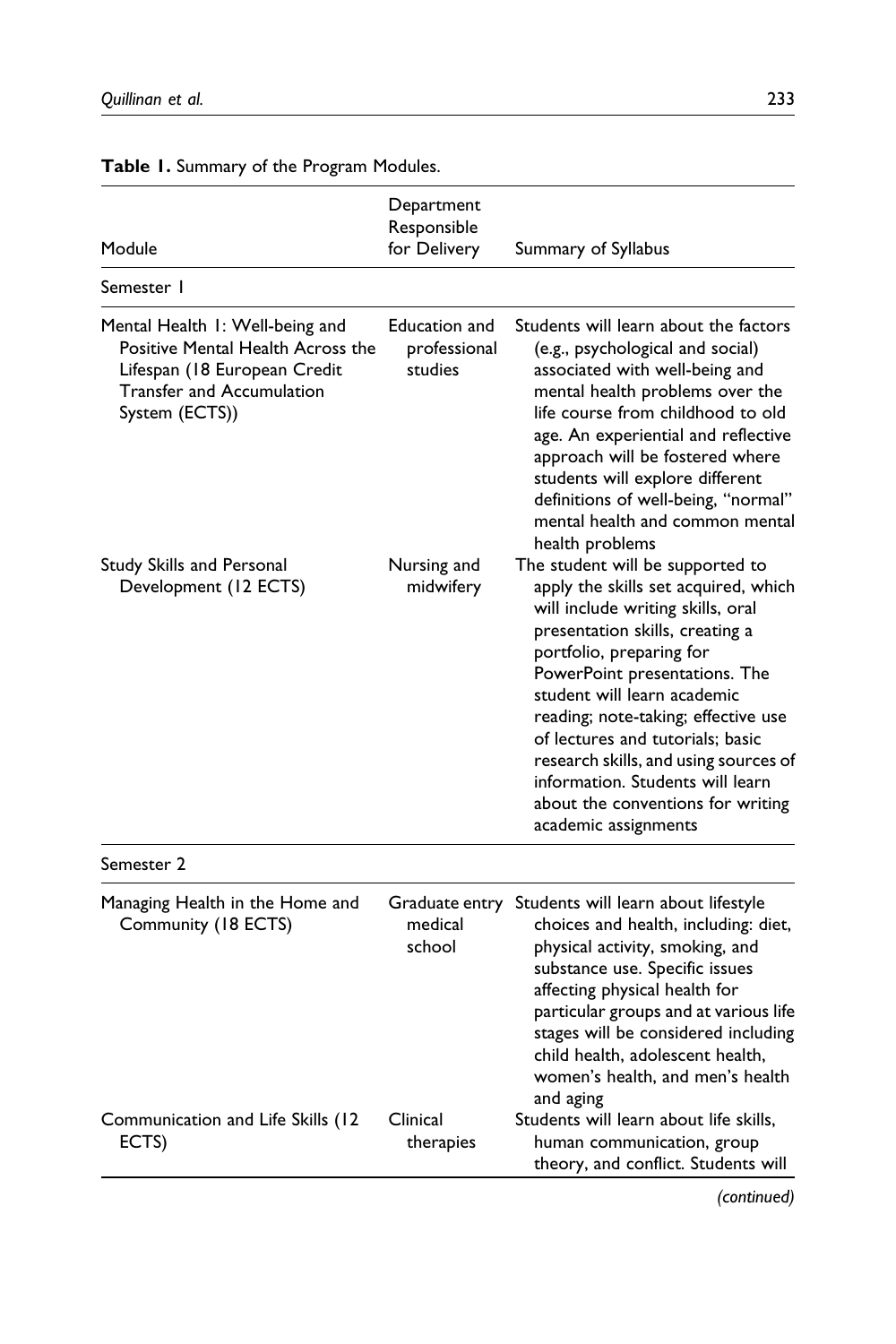| Module                                                                                                                                                                              | Department<br>Responsible<br>for Delivery      | Summary of Syllabus                                                                                                                                                                                                                                                                                                                                                                            |
|-------------------------------------------------------------------------------------------------------------------------------------------------------------------------------------|------------------------------------------------|------------------------------------------------------------------------------------------------------------------------------------------------------------------------------------------------------------------------------------------------------------------------------------------------------------------------------------------------------------------------------------------------|
|                                                                                                                                                                                     |                                                | have opportunities to develop<br>skills in assertive communication,<br>conflict resolution, team working,<br>group facilitation, peer education,<br>time management, and decision<br>making. Students will learn about<br>the relationship between<br>psychosocial competencies and<br>interpersonal relationships                                                                             |
| Total ECTS credits for Year 1, Part I is 60<br>Exit with Level 6-Minor Award-Higher Certificate in Community Wellness,<br>Empowerment, Leadership and Lifeskills (CWell) if desired |                                                |                                                                                                                                                                                                                                                                                                                                                                                                |
| Semester 3                                                                                                                                                                          |                                                |                                                                                                                                                                                                                                                                                                                                                                                                |
| Mental Health 2: Prevention and<br>Management (18 ECTS)                                                                                                                             | Nursing and<br>midwifery                       | Students will learn about the<br>theoretical foundations underlying<br>the management and treatment of<br>mental health problems. For this,<br>the role of social, psychological,<br>and biological factors in the<br>prevention, management, and<br>treatment of mental health will be<br>taught to students                                                                                  |
| Practicum 1 (12 ECTS)                                                                                                                                                               | Physical<br>education<br>and sport<br>sciences | Students will be provided with<br>practical experience, generic skills<br>development (such as applied<br>research work, team work,<br>problem-solving, and project<br>work) as well as the experience of<br>being part of a multi- or inter-<br>disciplinary team. It will enable<br>them to apply the disciplinary<br>knowledge that they have learnt to<br>multifaceted real-world problems |
| Semester 4                                                                                                                                                                          |                                                |                                                                                                                                                                                                                                                                                                                                                                                                |
| Leading and Sustaining Change in the Psychology<br>Community (18 ECTS)                                                                                                              |                                                | Students will learn about<br>psychological and social theories of<br>relevance to leadership, leadership<br>styles, and the contexts where                                                                                                                                                                                                                                                     |
|                                                                                                                                                                                     |                                                |                                                                                                                                                                                                                                                                                                                                                                                                |

## Table 1. (continued)

(continued)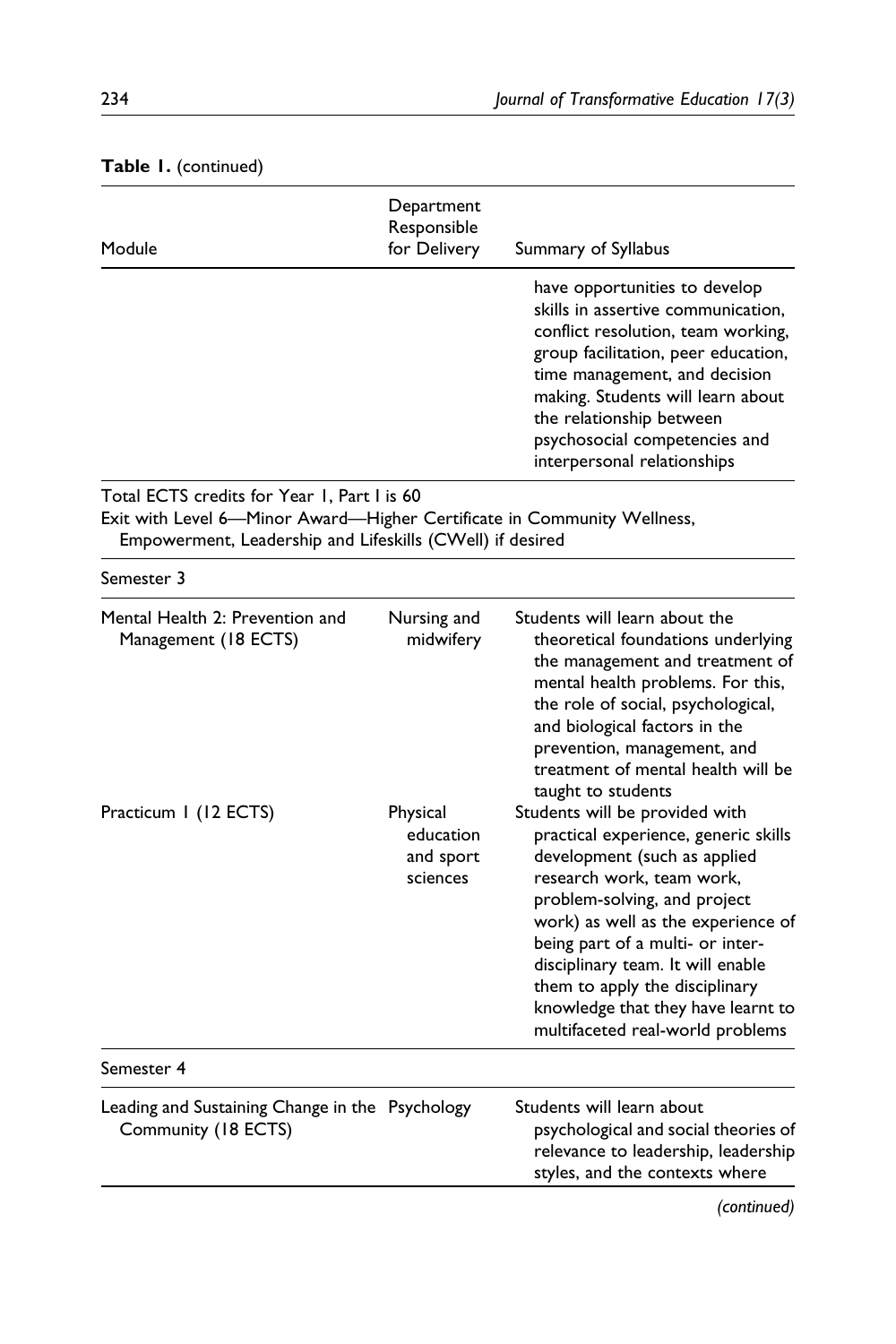| Module                | Department<br>Responsible<br>for Delivery      | Summary of Syllabus                                                                                                                                                                                                                                            |
|-----------------------|------------------------------------------------|----------------------------------------------------------------------------------------------------------------------------------------------------------------------------------------------------------------------------------------------------------------|
|                       |                                                | leadership occurs. Students will<br>have opportunities to reflect on<br>and develop their own leadership<br>skills. Students will learn about the<br>benefits and challenges of<br>community leadership and the<br>qualities of effective community<br>leaders |
| Practicum 2 (12 ECTS) | Physical<br>education<br>and sport<br>sciences | (As above for Practicum 1)                                                                                                                                                                                                                                     |

### Table 1. (continued)

Total ECTS credits for Year 2, Part II is 60

Exit with Level 7—Minor Award—Diploma in Community Wellness, Empowerment, Leadership and Lifeskills (CWell)



Figure 2. The three pillars and cross-cutting themes of the program.

at the center of the learning process and that learning be rooted in activity, context, and culture (Lave & Wenger, 1991). Situated learning focuses on participation in groups and situations that allow learners to become aware of, and eventually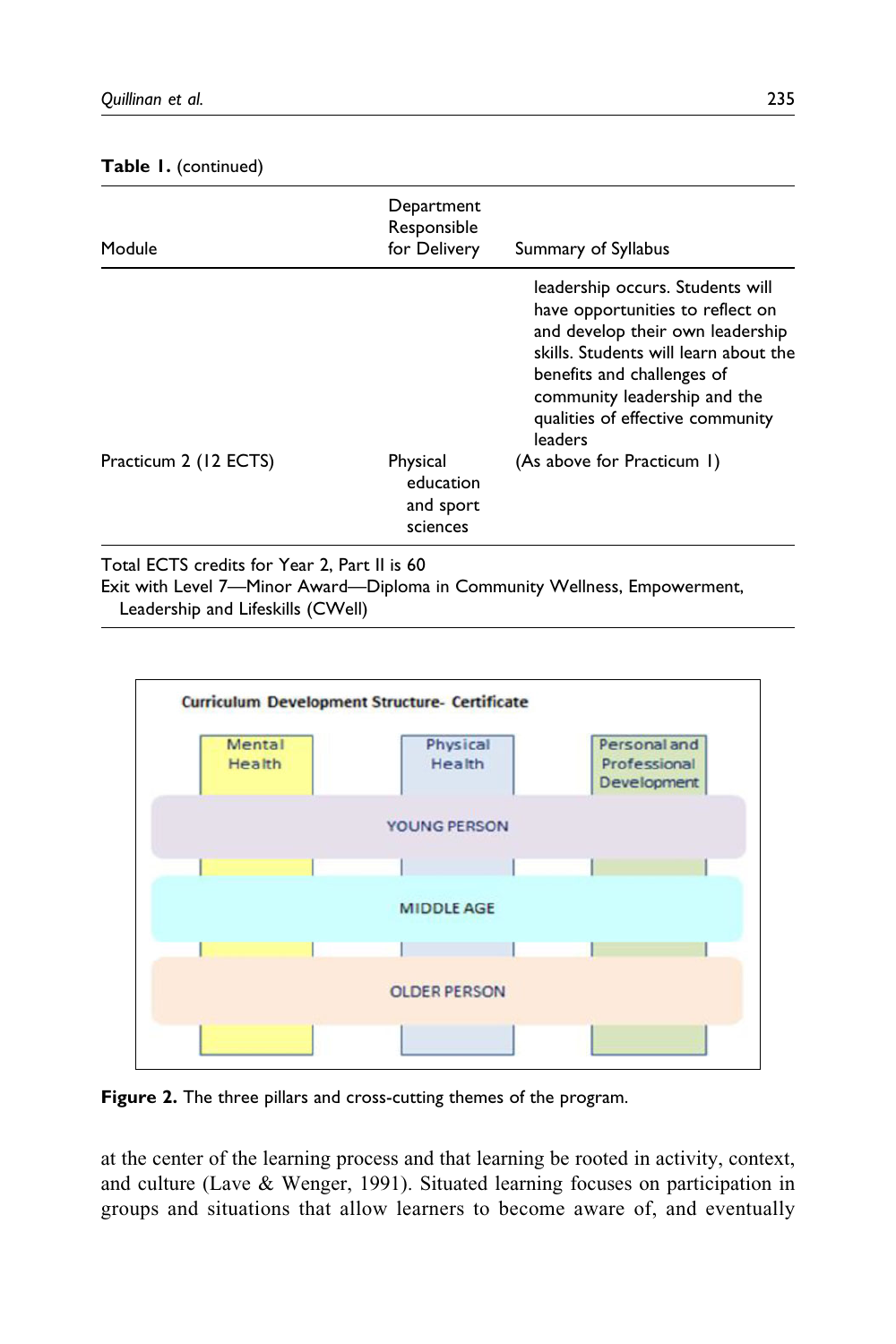contribute to, the generation of knowledge relevant to them. Lave and Wenger (1991) called these "communities of practice" (CoP). CoP theory is now well established (Tight, 2015; Wenger-Trayner & Wenger-Trayner, 2015) and is described as groups of people who share a concern or a passion about something they do and learn how to do it better as they interact regularly (Wenger-Trayner & Wenger-Trayner, 2015).

Situated learning encourages participative teaching environments in which knowledge is created through the interaction of the learner with others and the environment (Stein, 1998). Students learn through activities rather than knowledge transfer, and the context of learning echoes real-world experiences for which students are being prepared. Stein (1998, p. 2) lists four main characteristics of situated learning: (i) Learning is grounded in the actions of everyday situations, (ii) knowledge is acquired situationally and transfers only to similar situations, (iii) learning is the result of a social process encompassing ways of thinking, perceiving, problem-solving, and interacting in addition to declarative and procedural knowledge, and (iv) learning is not separated from the world of action but exists in robust, complex, social environments made up of actors, actions, and situations. This pedagogical approach was chosen as most suited to a program which aimed to build on existing capacity and graduate community leaders with a wealth of relevant knowledge and skills.

Inventive curriculum design, embedded in communities, creates new perspectives that can ripple through and change community practices (Heard, 2014). This design approach, adopted by CWell, positions curriculum planners, lecturers, community members, and students as coauthors in knowledge making, acknowledging that self-authorship is central to a 21st-century tertiary education (Heard, 2014). Students are no longer viewed as passive consumers of third-level education but instead should be considered by educators as co-creators of knowledge and drivers of social change (Magolda, 2004). Inventive design in this way actively encourages designers to pose questions that disturb the boundaries of established values and practices in the field. There is less emphasis on provision of knowledge and instead inventive design focuses instruction on bigger questions that require students to recognize the limits of their own skills and knowledge.

Learning is understood as an active process where we learn by engaging in activity and from reflecting on this process (Kolb, 1984). What students learn is not stable and fixed, but instead outcomes are difficult to predict and what has been learnt may be difficult to define and to understand (Engeström, 2001). Course content and the activities students engage in are embedded in ordinary real-world, authentic learning experiences. Student learning activities can be complex and illdefined, and echo the same complexity found in real-world tasks (Herrington, Reeves, Oliver, & Woo, 2004). Consequently, flexibility around how and what learning occurs is necessary.

Cognizant of the centrality of pedagogy, those involved in delivering the CWell program were prompted to reexamine and rethink the most effective way in which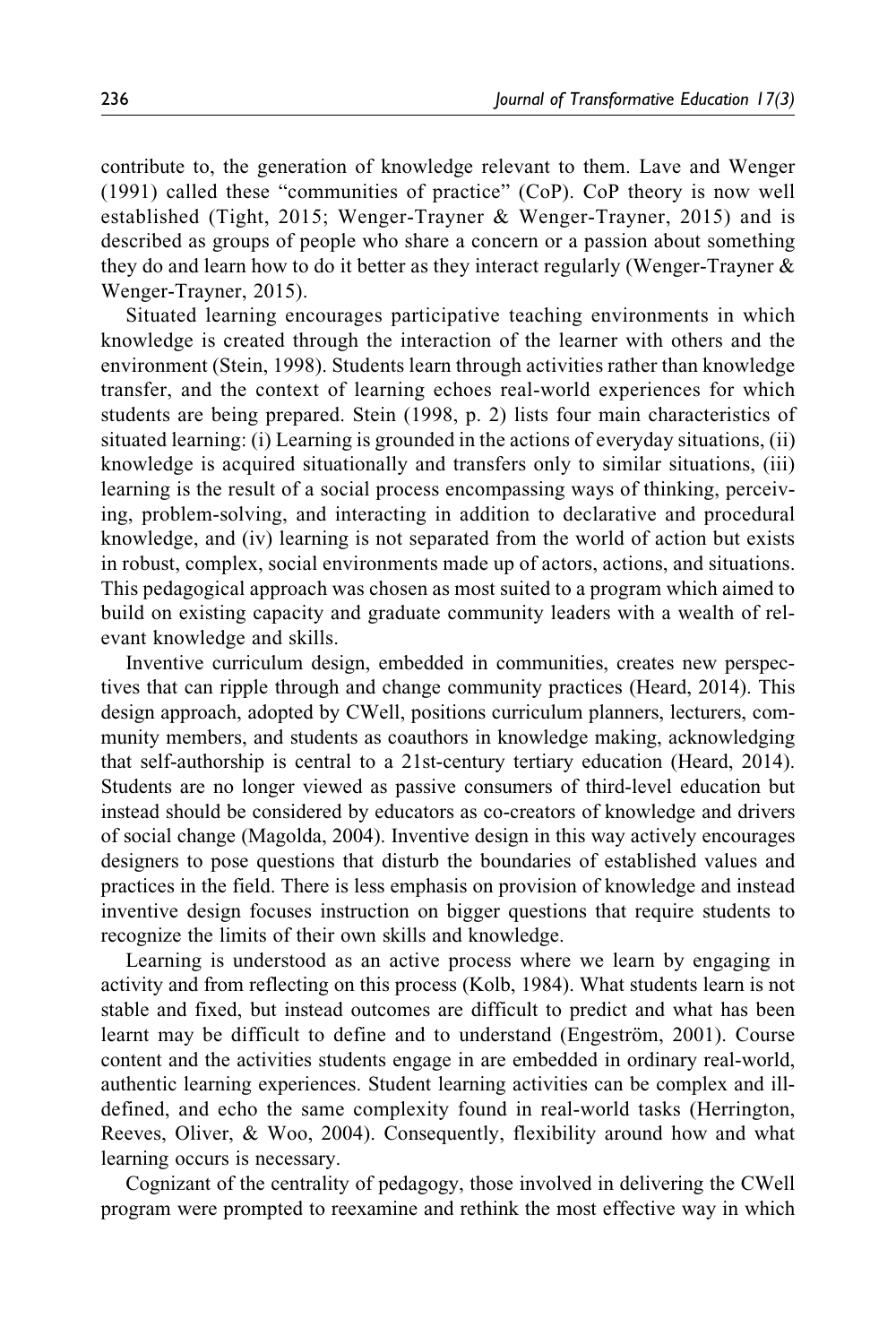they could connect and interact with the students. This resulted in the development of the most effective pedagogy over time, dependent on the specific circumstances and contexts that were presented. A "culturally responsive" pedagogy/teaching (Gay, 2010; Ladson-Billings, 2009) provides a lens through which the lecturers could best consider their practices in striving to include students' cultural references in all aspects of learning:

A culturally responsive pedagogy builds on the premise that how people are expected to go about learning may differ across cultures ( ...) Cultural differences present both opportunities and challenges for teachers. To maximize learning opportunities, teachers must gain knowledge of the cultures represented in their classrooms, then translate this knowledge into instructional practice. (Villegas, 1991, p. 13)

The interest of the lecturers in this study was to contribute to the call for more work on considering the extent to which the implementation of culturally responsive pedagogy and associated practices impacted the teaching and learning experiences of the lecturers and students, respectively (Sleeter, 2012).

This article now focuses on transformative learning as an appropriate conceptual framework for understanding what transformation means within the actions of adult learning related to the CWell program, for both the lecturers and students attached to the program. The methods of the study will then be shared before exploring the insights and experiences of lecturers and students engaged in the program.

# Transformative Learning

Transformative learning theory is a useful framework in which to understand the adult students' and lecturers' learning and teaching actions on the CWell program. Mezirow's (1978) work represented a distinct understanding of what transformation means within the actions of adult learning, viewing knowledge as something that is constructed by the individual in relation with others (i.e., other students and lecturers). According to Cranton and Carusetta (2004, p. 6), transformative learning is a "process by which previously uncritically assimilated assumptions, beliefs, values, and perspectives are questioned and thereby become more open, permeable, and better validated."

Given that reflection, critical reflection, and critical self-reflection were central to the CWell program, we believe that Mezirow's work is best suited to frame the study. As Dirkx (1998) explains in referring to Mezirow's work, "Through critical reflection  $(\ldots)$  we come to identify, assess, and possibly reformulate key assumptions on which our perspectives are constructed" (p. 4). Reflection and dialogue are key elements of transformative learning, encouraging learners to consider (and change where appropriate) (i) the way they interpret their experience, and in turn transform the view of themselves, and (ii) interactions, and in turn how they interact with others and their environment. It is these two elements of transforming the self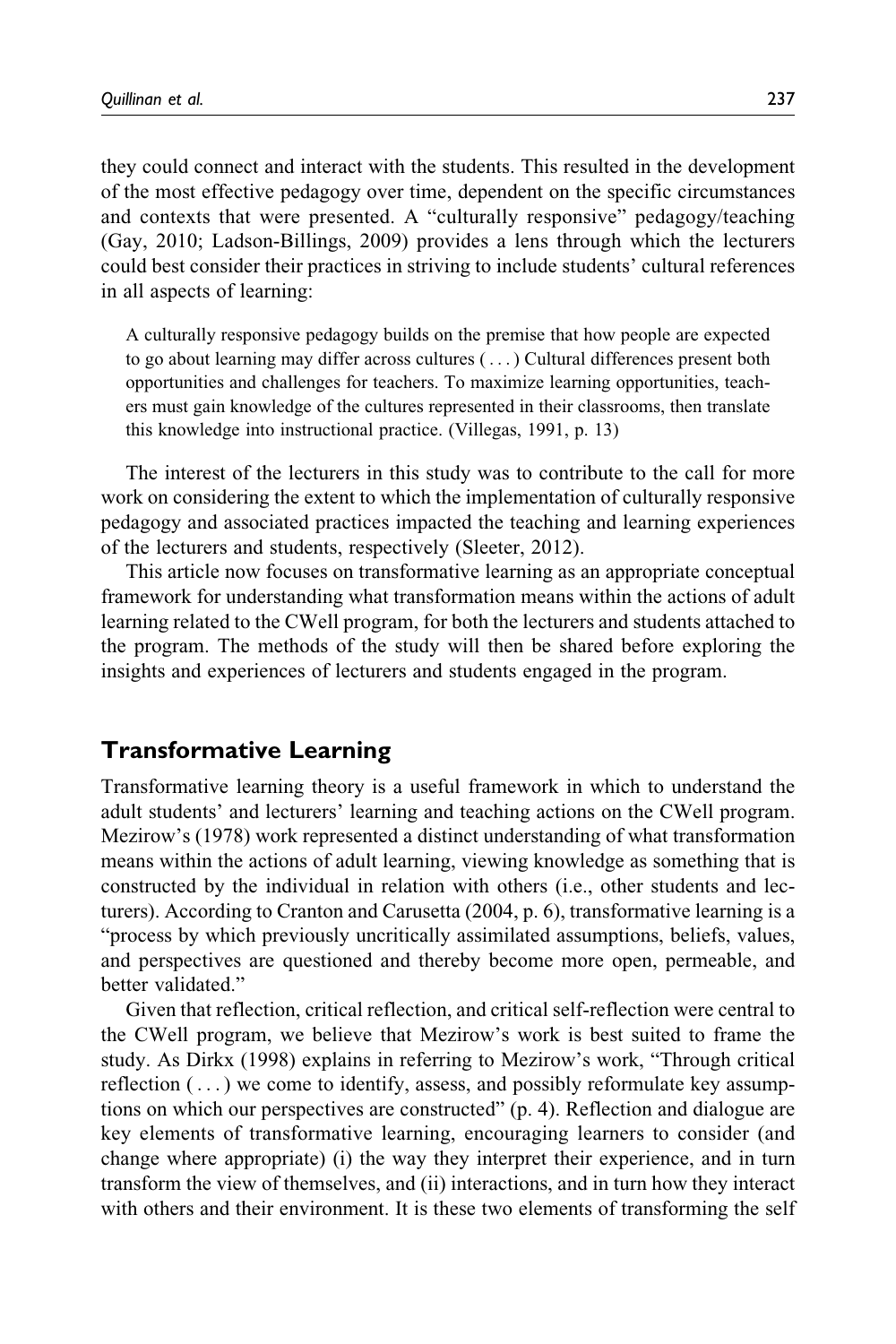and interactions with others that we thread throughout the Results and Discussion sections of this article.

A specific interest of this article is to share the pedagogical implications related to transformative learning, cognizant that, "a critical dimension of such a pedagogy is honoring and giving voice to the expressive aspects of our experience, manifest largely in symbolic forms within our daily lives" (Dirkx, 1998, p. 8). To support transformative learning, learners/students and educators/lecturers are expected to work with each other to construct more meaningful and holistic visions that lead to a deeper sense of one's self as a person. Mezirow (1997) goes as far as to suggest that the educator/lecturer works themselves out of the job of authority figure to become a co-learner by progressively transferring their leadership to the group of learners as it becomes more self-directive. For transformative learning to be successful, it is essential that the pedagogical practices understand and acknowledge the social, political, and cultural context in which the learners reside.

The purpose of this study is to explore the transformative teaching and learning experiences of students and lecturers involved in a co-constructed 2-year community-driven program which was developed in partnership between an underserved community and staff at a university.

## Method

### Participants

Lecturers: The CWell modules were taught by 11 lecturers from across the six departments residing in the Faculty of Education and Health Sciences. In addition to teaching on the CWell program, many CWell lecturers served on the CWell Curriculum Design Committee which subsequently became the CWell Steering Committee once the program was underway. CWell lecturers also acted as advisers for individual CWell students during the course of their studies. This cross-faculty facilitation of a program was a unique opportunity which aimed for increased collaboration between staff of different departments. Lecturers who agreed to contribute to teaching on the program were committed to delivering classes on Monday evenings between the hours of 6.30 p.m. and 9.30 p.m.

Students: 10 students (8 female and 2 male) completed the CWell program and were awarded a diploma-level qualification. The students ranged in ages from 28 to 59 years. The majority of students reported leaving school before completing final exams, with some having returned to education at a later date through completing certificated courses in a number of life-skill areas, for example, computing, or university diploma courses in areas of interest to them. A series of information sessions were delivered at various venues at different dates and times in the lead up to the start of the program. While no specific population was targeted more than others, it was evident that these sessions were predominantly attended by women. As such, this was reflected in the final composition of the group enrolling on the program.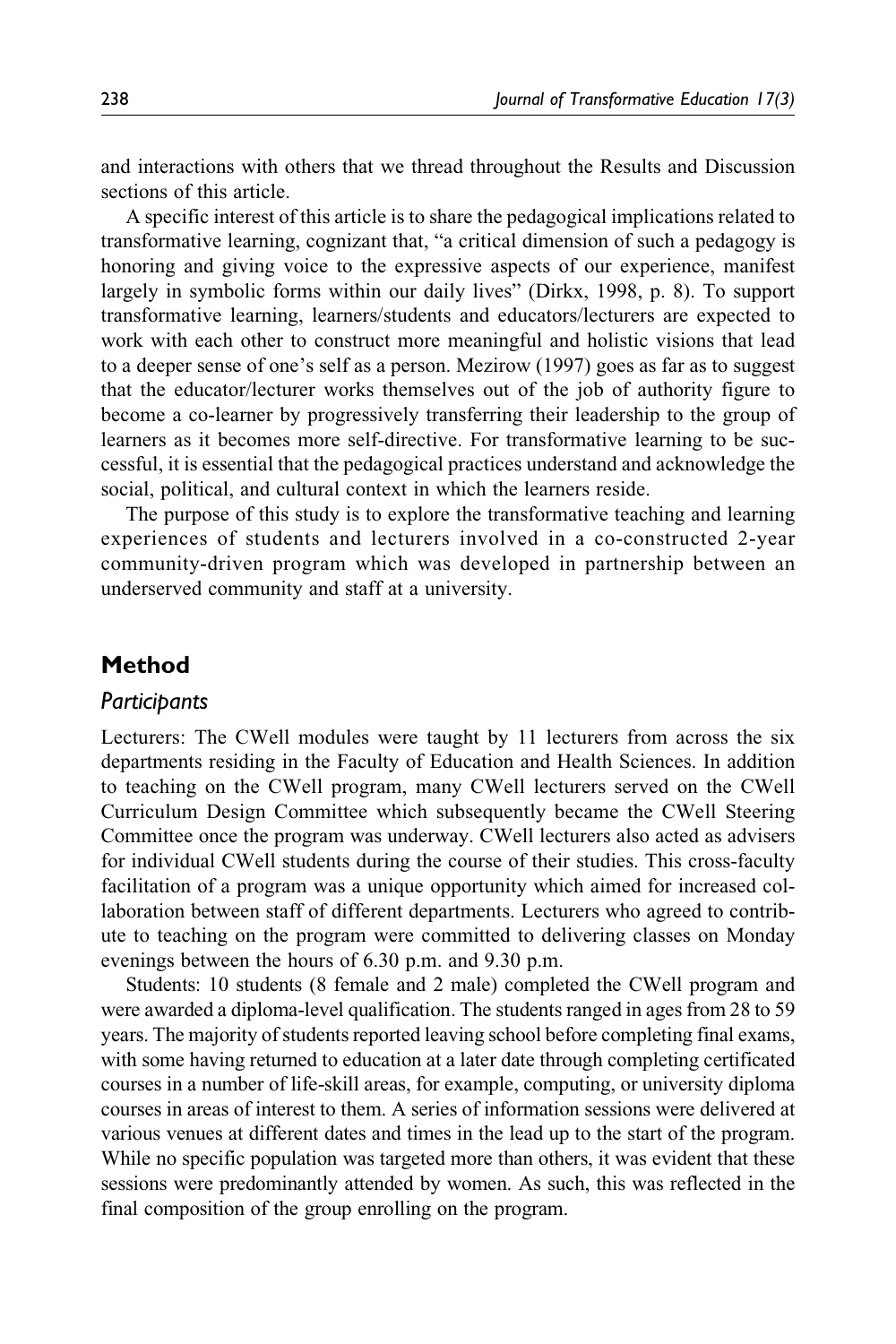## Interviews and Focus Groups

Focus groups were the preferred method of data collection from the lecturers and students on the premise that individuals would engage more if in a group. Interviews were conducted in instances where individuals were unable to attend the agreed focus group times.

All lecturers were contacted to ascertain their interest in contributing to an interview/focus group on their experiences of teaching on the program. Seven (six female and one male) of the 11 lecturers agreed to take part. Two focus groups (one with three lecturers and one with two lecturers) and two individual lecturer interviews took place on conclusion of the program. The interview/focus group protocol focused on motivations and the process of being involved in the program, challenges and rewards of program involvement and what individuals had learned about themselves through the involvement in the program. All focus groups/interviews were conducted by the third author and took place at a time that mutually suited the lecturers and the third author. On average, one-to-one interviews lasted for 46 min and focus groups lasted for 64 min.

All students contributed to one-to-one interviews and/or focus groups throughout the program. Eleven focus groups and 15 individual interviews were conducted with students over the 2 years. The interview/focus group protocols changed slightly as the program developed and core themes of the questions posed focused on their reactions and experiences to learning through the lectures, what was effective/less effective in their learning, challenges, and opportunities that arose and their (continued) expectations and motivation for the program. All interviews and focus groups were conducted by either the third or fourth author, took place in the community space where students attended CWell classes and were arranged at times that mutually suited the students and the third or fourth author. On average, one-to-one interviews lasted for 30 min and focus groups lasted for 60 min.

#### Data Analysis

All interviews and focus groups were transcribed verbatim and analysed inductively, borrowing from principles of grounded theory (Strauss & Corbin, 1998). Data analysis was undertaken using Burnard, Gill, Stewart, Treasure and Chadwick (2008) method of analysis. Thematic analysis was used to analyse the data which included coding and categorisation. Interview/focus group transcripts were broken into data units. Each of these data units, comprising a single line or a collection of related lines of data, was assigned to one or more data categories (e.g., student outcomes, program organisation, and partnership). Following this initial phase of categorisation, data units within each category were assigned one or more codes. For example, within the student outcomes category codes included knowledge and skills, attitudes to learning and personal development. A comparison within these categories and codes, as well as between these coded units and the original transcripts, resulted in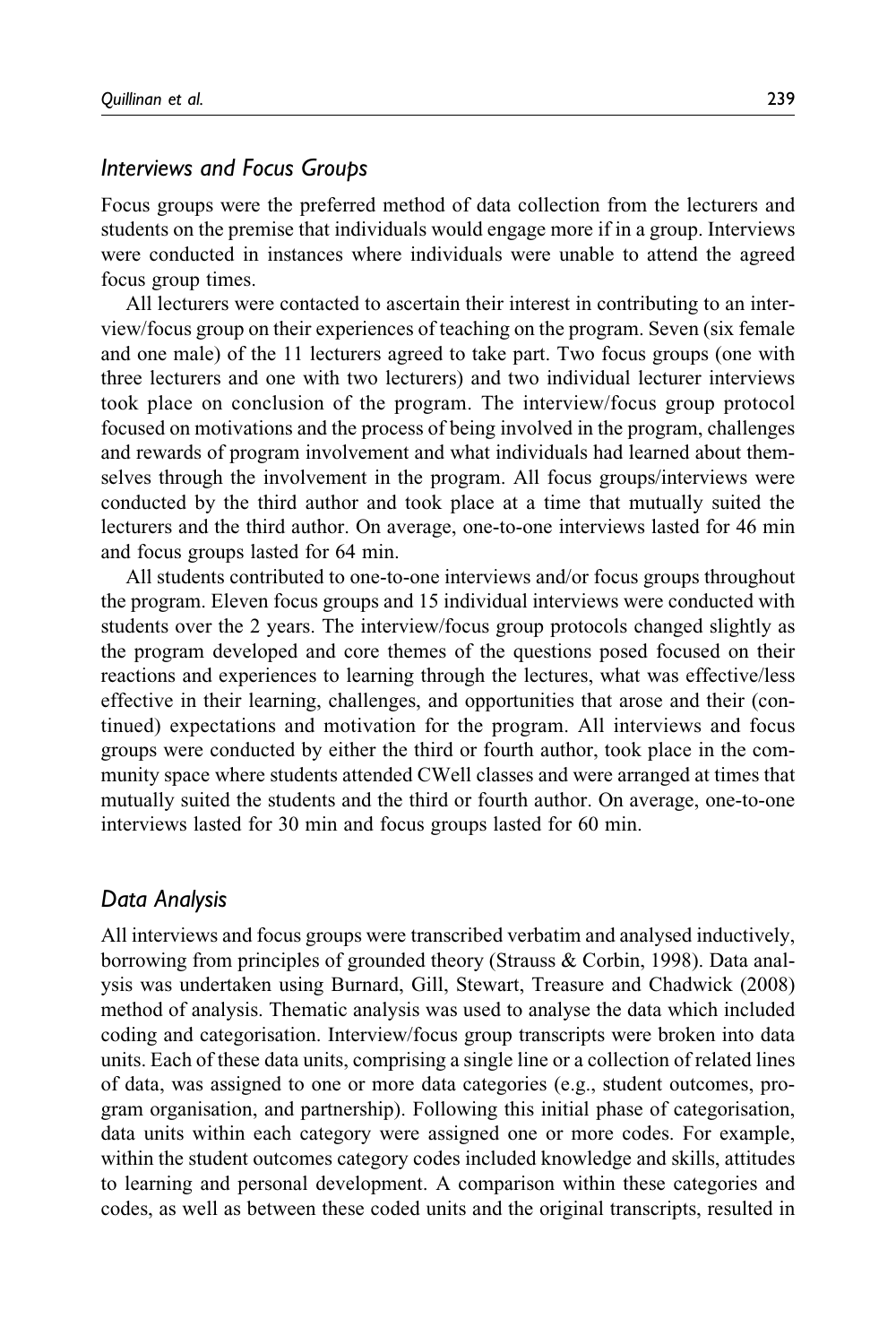the identification of overall trends and patterns related to the main components of transformative learning, for example, interpreting one's own experience, transforming one's view of themselves, interactions with others, and interactions with the environment. The most salient have been represented in the Results section. In instances where direct quotes are used, each is referenced to the specific individual (L denotes a lecturer, S denotes a student, and FG denotes a focus group).

A number of steps recommended by Creswell (2012) were taken to increase the trustworthiness of findings. During the data collection stage, participants were given the opportunity to verify information shared during ongoing or previous interviews and focus groups by such questions as "Did I understand you correctly when you said ... ?" or "Am I correct in thinking that ... ?" During the data analysis phase, any data which contradicted emerging trends were given careful consideration in the context of the given interview and the entire data corpus. The trustworthiness of the data was further increased by the opportunity the research design afforded to triangulate data from different sources with respect to similar phenomena.

# **Results**

Transformative learning theory was chosen to frame the reporting of findings in this article because, across all focus groups and interviews, participants made frequent comparisons between their thoughts, words, and behaviors prior to, and following, their CWell experience. Transformation was the strongest overarching theme in the data. We reported the point earlier in this article that reflection and dialogue are key elements of transformative learning, encouraging learners to consider (and change where appropriate) (i) the way they interpret their experience, and in turn transform the view of themselves, and (ii) interactions, and in turn how they interact with others and their environment. We use these two elements of transformative learning to frame the results from lecturers and students. The results are presented in two sections, teaching differently and learning differently.

# Teaching Differently

The teaching strategies used by the lecturers allow us to describe how lecturers were motivated to utilise culturally responsive pedagogy to facilitate transformational change.

(i) Interpretation and transformation

This student-focused culturally responsive approach to knowledge acquisition was a required lecturer skill. Lecturers were unanimous in their view that the curriculum needed to be responsive and that "flexibility and support was critical" (L7) if a transformational model of teaching is to be successful. Thus, knowledge was viewed by the lecturers as a broader construct (than purely acquisition) that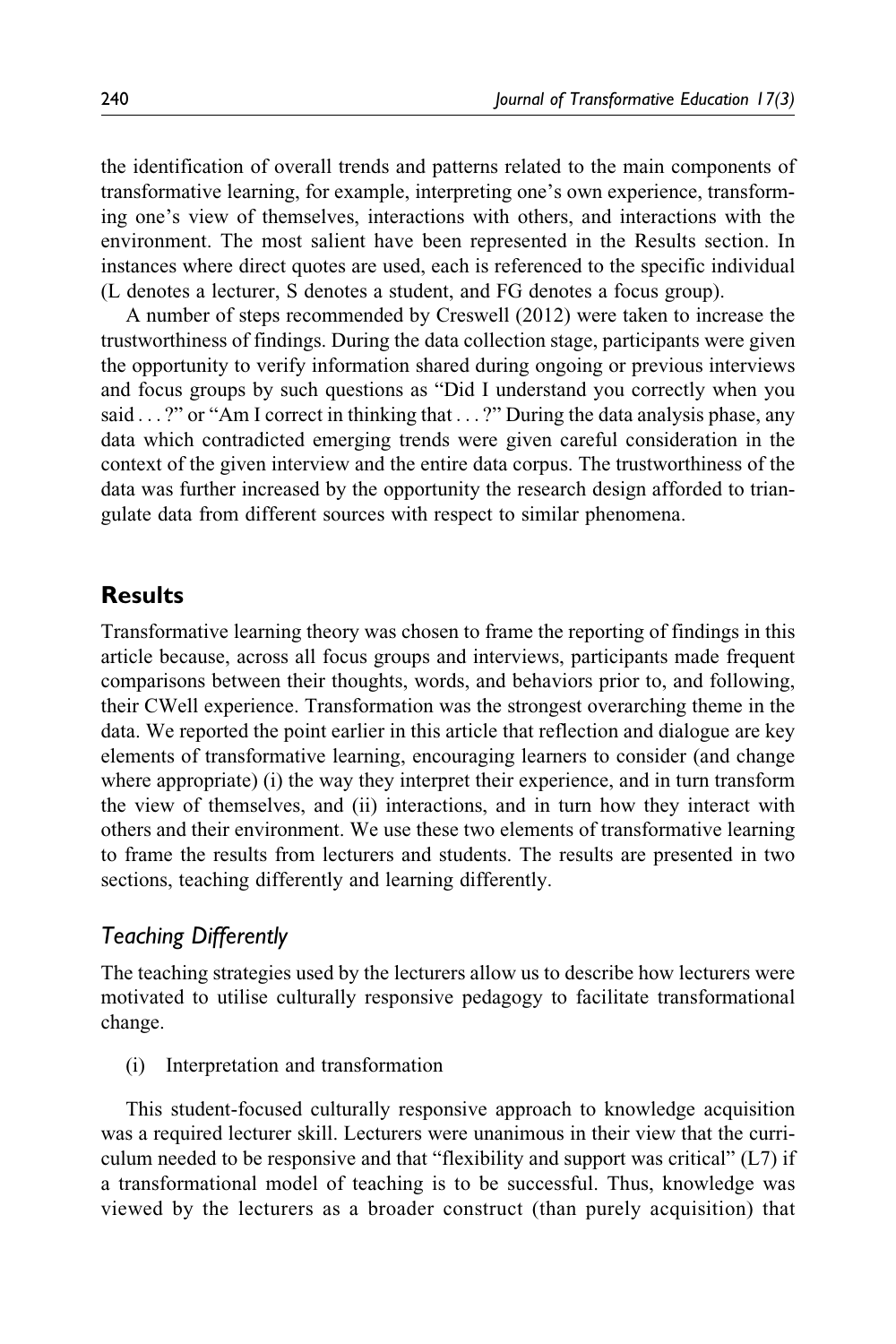encompasses knowledge that impacts on the whole person. An aspect of this was that they favoured the approach of educating for personal development:

Sometimes the content was actually the least part of what we were teaching. We were teaching them [students] how to engage across the board. Life skills, yeah, they have to learn how to communicate with themselves and others, absolutely. So it was almost sort of like the hidden curriculum if you will. (L4)

The majority of lecturers had formed the view that knowledge acquisition in CWell was relevant to the student population. There were some concerns about CWell's uniqueness in measuring personal knowledge compared to other comparable university programs' academic requirements. Lecturers were challenged with moving beyond the status quo and considering culturally responsive pedagogy:

I don't know to what extent we have compromised a level seven [classification of award] to get them [students] through the program ( ... ) we've gone very much with the situated learning piece in that they have to determine, it has to be in their context and they had to determine what they were capable of doing  $(\,\ldots)$  but I find myself caught because I think am I setting them up for a fall? (L4)

Thus, acquisition of instrumental knowledge required further exploration in terms of measuring knowledge acquisition, construction, and translation and was aptly summarised by one lecturer:

It's a level seven [classification of Quality and Qualifications Ireland award] in a different way. If we're looking at engaged scholarship, we've got to look at knowledge acquisition, the amount of knowledge and the level of knowledge that one can present back to you, that is one focus. Another way is knowledge acquisition and construction and what's done with the knowledge in terms of how it's translated into practice which is in real time. That's a whole other ball game. (L8)

### (ii) Interactions

Lecturers strived to deliver learning that was meaningful for the students and situated in the context of life-skills enhancement. The teaching approach for all lecturers was "strongly orientated towards application to the needs and lives of the community" (L1), that is, a consideration of how best to enact culturally responsive pedagogy. This required a degree of negotiation of learning outcomes between lecturers and students and teaching:

getting their [student] voices as opposed to my own. That's what I learned with them. I needed to get their voice, because there was no learning unless it was their voice and there was no learning unless the outcomes of the course were implanted into their way of living and doing business. (L7)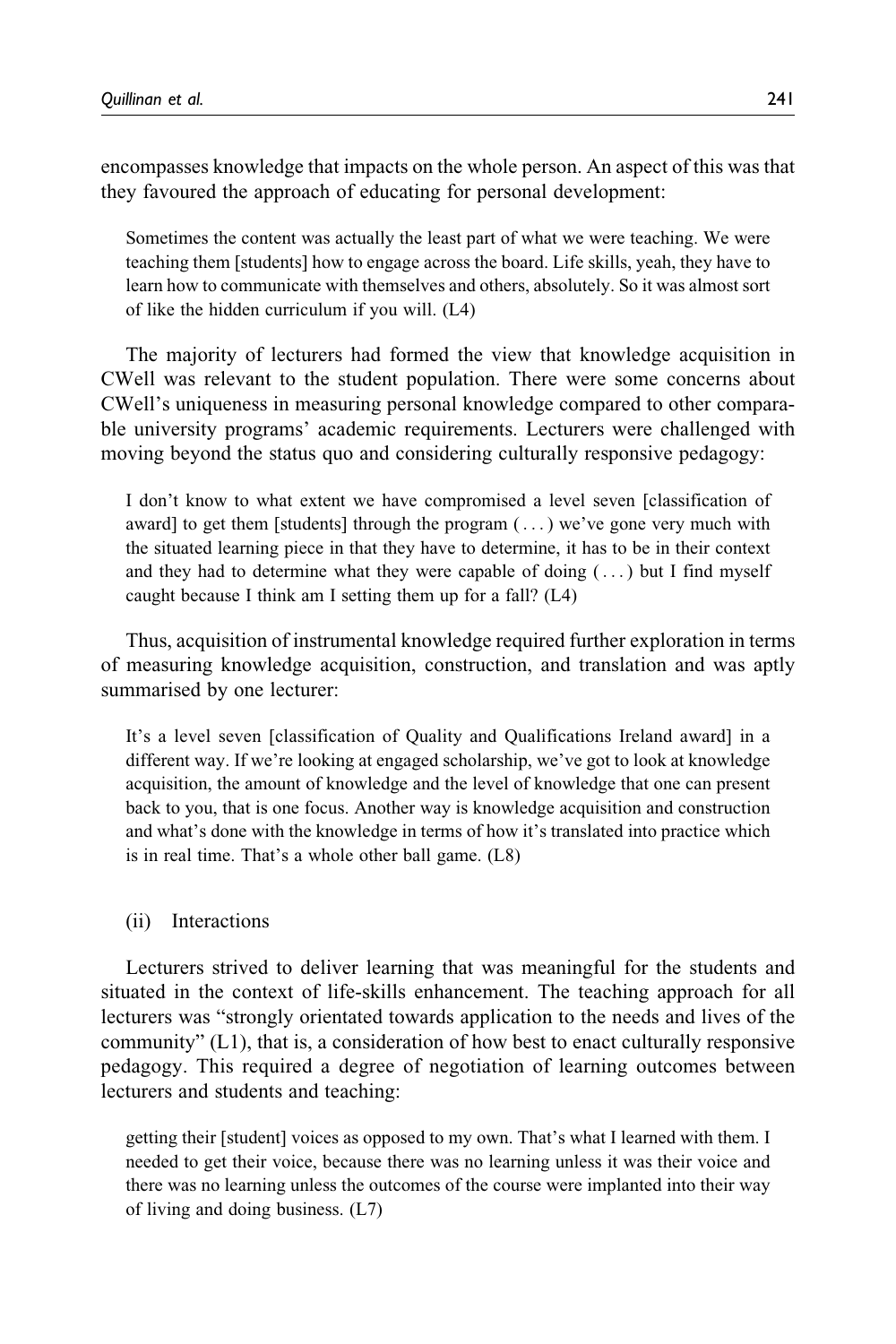# Learning Differently

Across the two elements of (i) interpretation and transformation and (ii) interactions, students reflected on their prior learning and previous attitudes to learning, learning about learning, and the impact of learning.

(i) Interpretation and transformation

There were a number of instances where students alluded to the negative school practices they had experienced as young children, leaving them presently surprised on how the culturally responsive pedagogies enforced through the CWell program represented a more favorable, safe, and welcoming engagement with education:

I think myself when we were at school you were always told you were stupid and everything else, you were thrown down to the back of the class ( ...) Whereas here everyone was equal and there was no question stupid. They made that very clear at the very beginning. (FG1)

There was a clear relief for students when they discovered that the ways in which they would each learn differed and that this would be accommodated for:

The very first night, I was sitting there as nervous as hell and as the night progressed, [the lecturer] discussed the different learning styles and when she was talking I felt that one of them said "Oh, that's you, that's you" and it was a great sense of relief to me because I had my own way. It was just a complete revelation to me to discover my learning style. (S.2.2)

The impact of the learning experiences was clearly conveyed by students in noting their development in growing and learning. An increase in confidence in being able to learn was a growth shared by many and no more than Amy who alluded to this point across the 3 times she was interviewed:

I wouldn't have great confidence in myself. You can do something, you're not stupid. 'Cos I was always led to believe that I was stupid at school (S.1.2) ( ... ) I had forgotten about me and me as a person and forgotten everything. I was just on a track going one way. Now I see the bigger picture, learning and confidence is much better at work and my confidence is much better  $(S.2.1)$   $(\ldots)$  I forgot I was me and because I had low confidence in school, I always felt I was stupid and I couldn't do anything but now I am not stupid ( ...) I have learned to put my point across but then again everybody is entitled to their opinion ( ...) if one person says one thing and I say another, it doesn't mean that they are right and I am wrong or I am right and they are wrong. That's what community's about, everyone's entitled. (S.3.2)

An increase in confidence had influenced a number of individual's work life with an admittance that they could now "stand up for myself" (S.3.2) as regards having a voice and refusing to work more hours than others. This was somewhat aligned with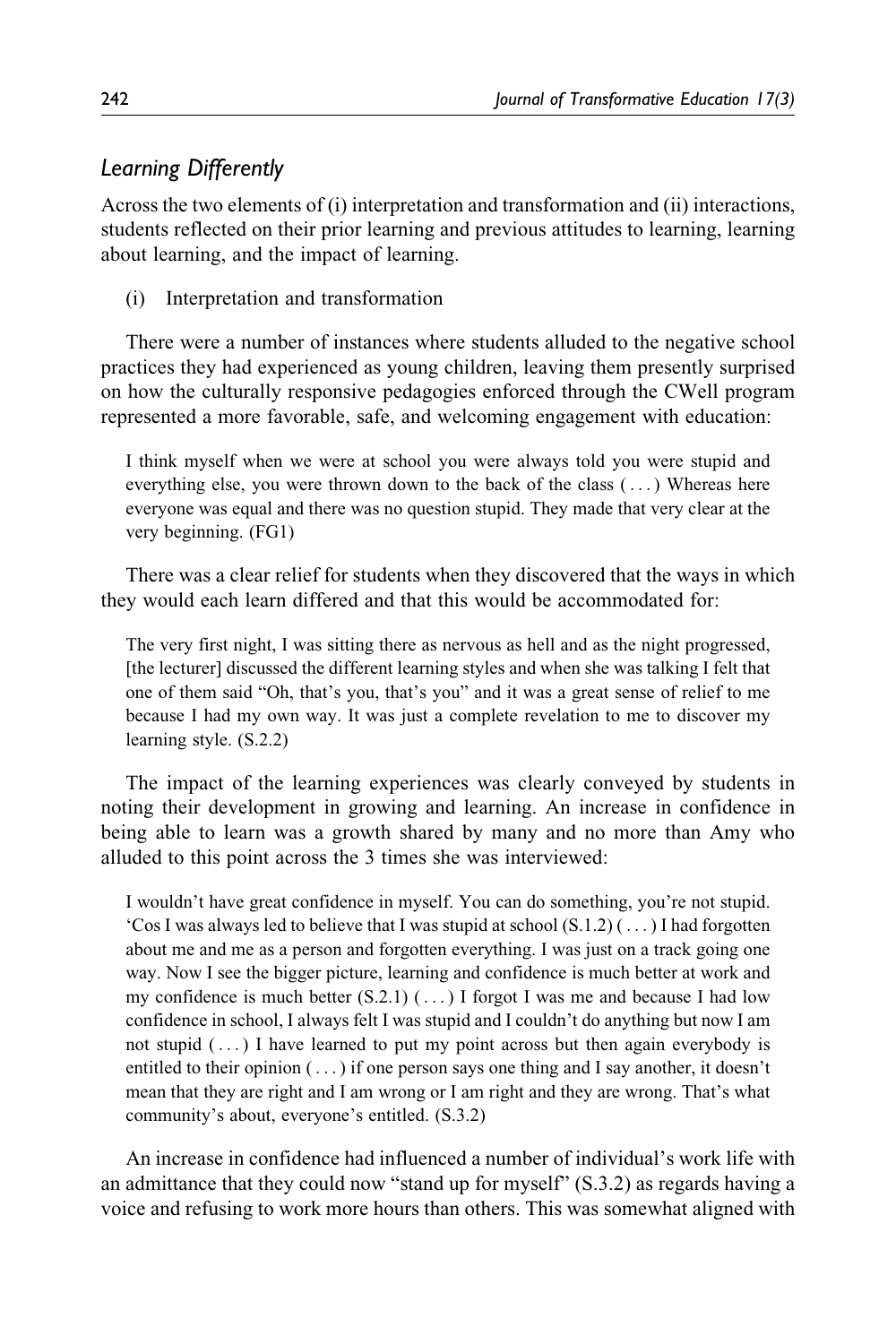the feeling of bettering themselves, "We are getting selfish now, bettering myself and never mind anyone else" (S.1.2).

There was evidence that the improved confidence levels and new skill sets of the students acquired through the CWell program were already positively impacting their work, family contexts, and local community organizations:

I feel I am more confident in myself and when CWell started, I was just after being elected onto [committee name] of [community initiative name]. Now I find with CWell behind me, I can contribute more to meetings. Whereas before I was quiet, now I am contributing more. (S.2.2)

There was also an acknowledgment from students that what they had been exposed to through the program were life skills that related back to their lives and the community. Students indicated that they felt more empowered and had a greater clarity regarding their role as agents to lead and sustain change in their community. In addition, while students acknowledged the existence of perceived negative or different mindsets in their community, they expressed an understanding of how they could work effectively with others as representatives for their community "We live here and it's our home and if we don't do it, nobody else is going to do it. You can't wait for outsiders to come in. You live there so you have to start from the ground up. We are proud of where we live" (S.2.1).

Students also began to appreciate listening to the community and what they would suggest would benefit the local community which was a main aim of the program, "We could decide we want to do this, that and the other thing  $(\ldots)$  We will wait and see what they want, then we can decide, 'Well that's a good idea. We should go with that one" (S.2.2).

On being prompted to consider their future upon completing the program, students reported that they "were not finished" with their learning and development, with every intention of remaining active in their surrounding community. As one student commented, "Ye only planted the seeds, we have to grow the flowers" (FG1).

#### (ii) Interactions

There was an appreciation for an honest and considered staff–student relationship throughout the learning process, which developed to allow for a shared voice on how modules should run. A collaborative approach between lecturers and students was fostered throughout CWell, which allowed for a shared voice on how modules should run, including student input to learning approaches and assessment methods, "We actually had a voice, they [lecturers] came in and they listened to us and they took our opinion on board and it did get changed around after that so" (FG2). There was a level of appreciation that teamwork played a crucial role in enabling students achieve their learning outcomes, "it's a group more so than breaking off into individual people ( ... ) everyone actually listened to each other ( ...) you just respect other people and their opinions" (S.3.2). However, some students suggested that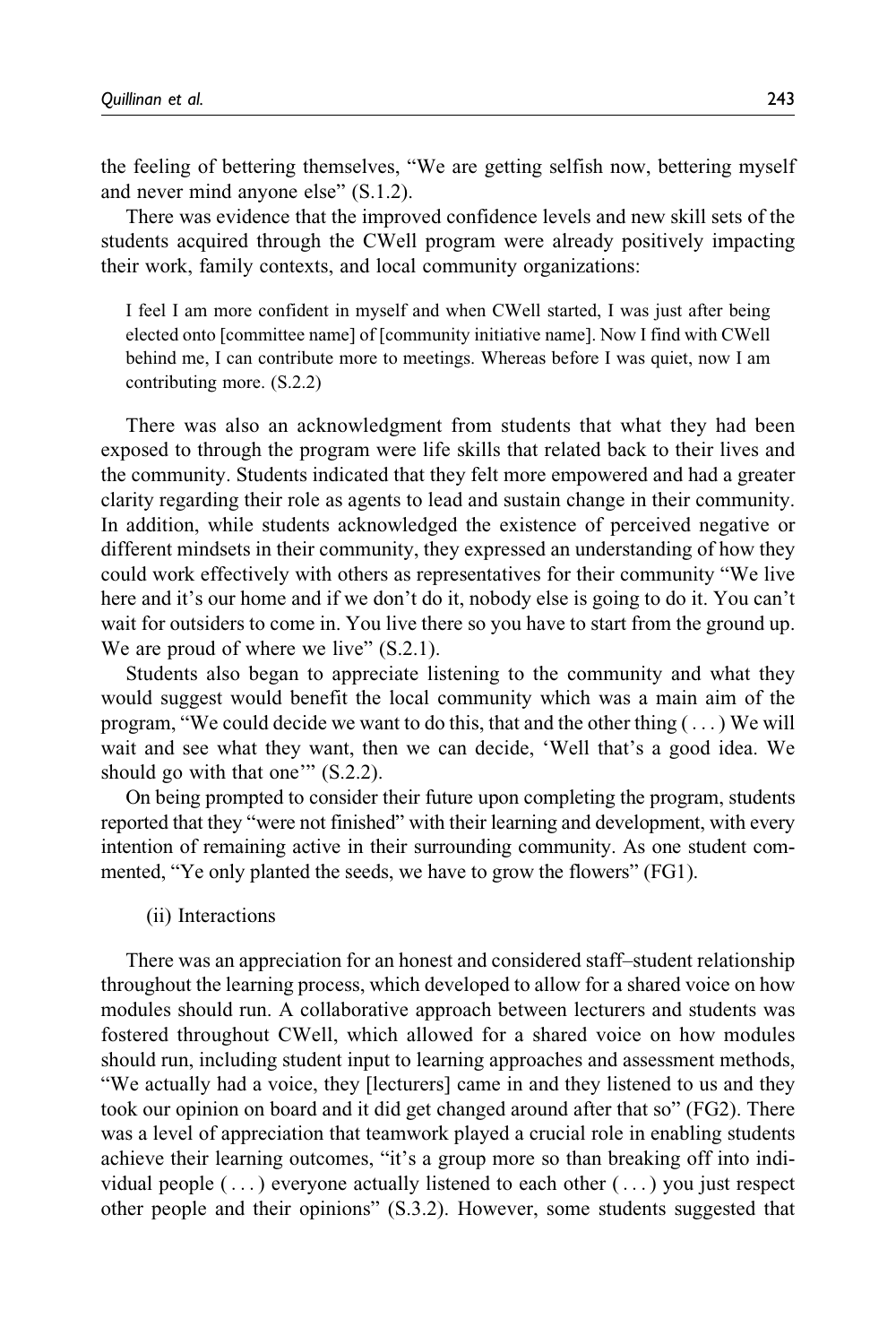their colleagues struggled with learning through group interaction, indicating they may have lost out on a more enriched learning experience. They were conscious that not everyone engaged equally with the tasks that were set and individuals learned to resign themselves to such instances, "It's up to them what they want to get out of it ( ... ) I got what I got out of it. That's their problem if they didn't get it (... ) I can't force people to get what I have been getting out of it" (S.3.2).

Working together as a group appeared to be one of the strongest impacts on students increasing confidence, "the support that we give each other I think really helps with the confidence" (FG2). For one student, the impact of learning to work as part of a group was immense:

I suppose the big learning curve for me really was ( ... ) learning to work as part of a group really because sometimes I felt that I should have said things and maybe I was too passive and other times then maybe I should have ... be careful how I said it. Now I am much more aware how I communicate to be honest  $(\dots)$ .  $(S.2.2)$ 

The impact that learning about communication had on students was evident. This included improved presentation skills, "The more times I get up doing the presentation, I am feeling more and more confident every time. It's to do with the course so far anyway" (S.2.2), and one to one communication skills, "I find I am speaking to more people out there now that I wouldn't have spoken to" (S.2.2). Students also learned how to manage conflict effectively:

I find if you think of what you want to say first, because before I wouldn't and I would just say it and I'd get all excited then and I'd start roaring and shouting then. But just think about what you want to say first. It only takes a second and then say it. (S.2.2)

# **Discussion**

We make three observations on the way in which the evolving program strived to authentically allow for transformative teaching and learning experiences through the enactment of culturally responsive pedagogy. There was a consensus in the lecturers' narratives that former ways of teaching gave way to an emphasis on flexibility, support, and a focus on holism. There was evidence of considerable reflection by lecturers on the ethics of teaching for content. Lecturers moved to learn to negotiate a social conscious in their approach and, as a consequence, culturally responsive pedagogy. This emphatic approach is a critical aspect of transformative learning (Taylor & Cranton, 2012) and requires that boundaries between the teacher and learner be diffused. Such a social consciousness allowed for unexpected outcomes that resulted in shifts in consciousness (Durant, Carlon, & Downs, 2017) not only for the lecturers but also for the students.

Educators not only taught with cultural relevance in their approach but also adopted a philosophy of education that incorporated social reconstructionism and transformative learning (Miller Dyce & Owusu-Ansah, 2016) through the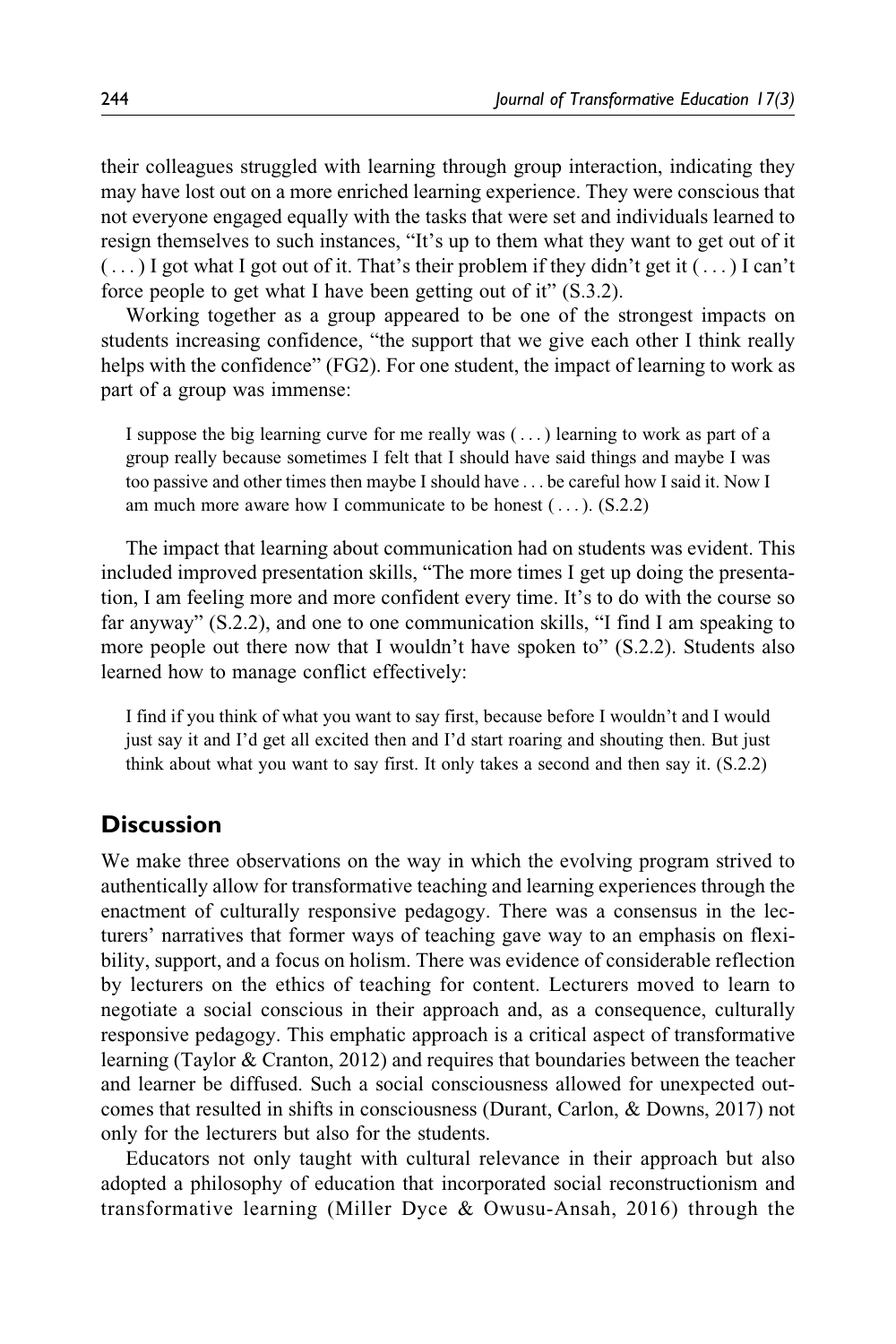integration of learning outcomes and assessments with activities that resulted in positive impact on the course participants as well as the wider community. Program content relevancy, which was a critical focus for both lecturers and students, is an essential element associated with transformative learning (Choy, 2009).

An interesting aspect of the transformation process was how the students emphasized personal change more so than social change. Students revealed how they shifted from old ways of thinking to a new understanding and appreciation of their personal abilities, supporting the belief that transformative learning can occur through learning activities that highlight changes in student perceptions (Walker & Molnar, 2013). Transforming points of view and transforming habits of mind (mentioned in due course) are central to how Mezirow (2000) conceives learning. Shifts in identity were also associated with disputes between lecturers and students when challenges occurred in terms of the learning experiences. In a similar vein, Hyland-Russell and Syrnyk (2015, p. 515) refer to the transformative aspect of challenging change as "demanding and vexing aspects," and this is particularly associated with transformative learning among marginalized adult learners.

A strong focus and exposure to communicative learning led to a heightened appreciation of interactions between the students, lecturers, and the wider context. We note three observations here.

Discourse was a central part of the lecturers' drive in addressing how best to educate for personal development, and particularly through the concept of communicating effectively. Lecturers appreciated that discourse is a social process (Dirkx, 1998). It was clear from student comments that they had become aware and critical of their own communication behavior, having been assisted by lectures on how to participate in discourse. The lecturers' caution in claiming to what extent the program had resulted in the acquisition of instrumental knowledge was due to the extraordinary amount of time and energy that was provided for communicative learning (Mezirow, 1997). This focus on imparting instrumental knowledge versus accommodating the holistic engagement of the person to learn how to learn and what matters to them was a continual challenge for the lecturers. This forced lecturers to reflect on their own pedagogical philosophies and practices and strive to adopt strategies that could effectively foster transformative learning within their own practice. Such different ways of educating could become triggers for the lecturers' transformative learning about teaching.

Learning to work as part of a team challenged lecturers and students to consider the most effective way in which to have a voice and communicate, with a main challenge of communicative learning involving reaching a consensus (Mezirow, 1997). There was evidence that through reflection and dialogue, students had begun to transform the view of themselves as well as interact more successful with others and their environment. Supporting the work of others (Cranton & Kasl, 2012; Dirkx, 2000; Taylor, 2001), it was evident in working with the students that transformative learning raised awareness of specific (perhaps unwarranted) habits, examined that habit through discourse with others and, in some instances, resulted in changing that habit if desired.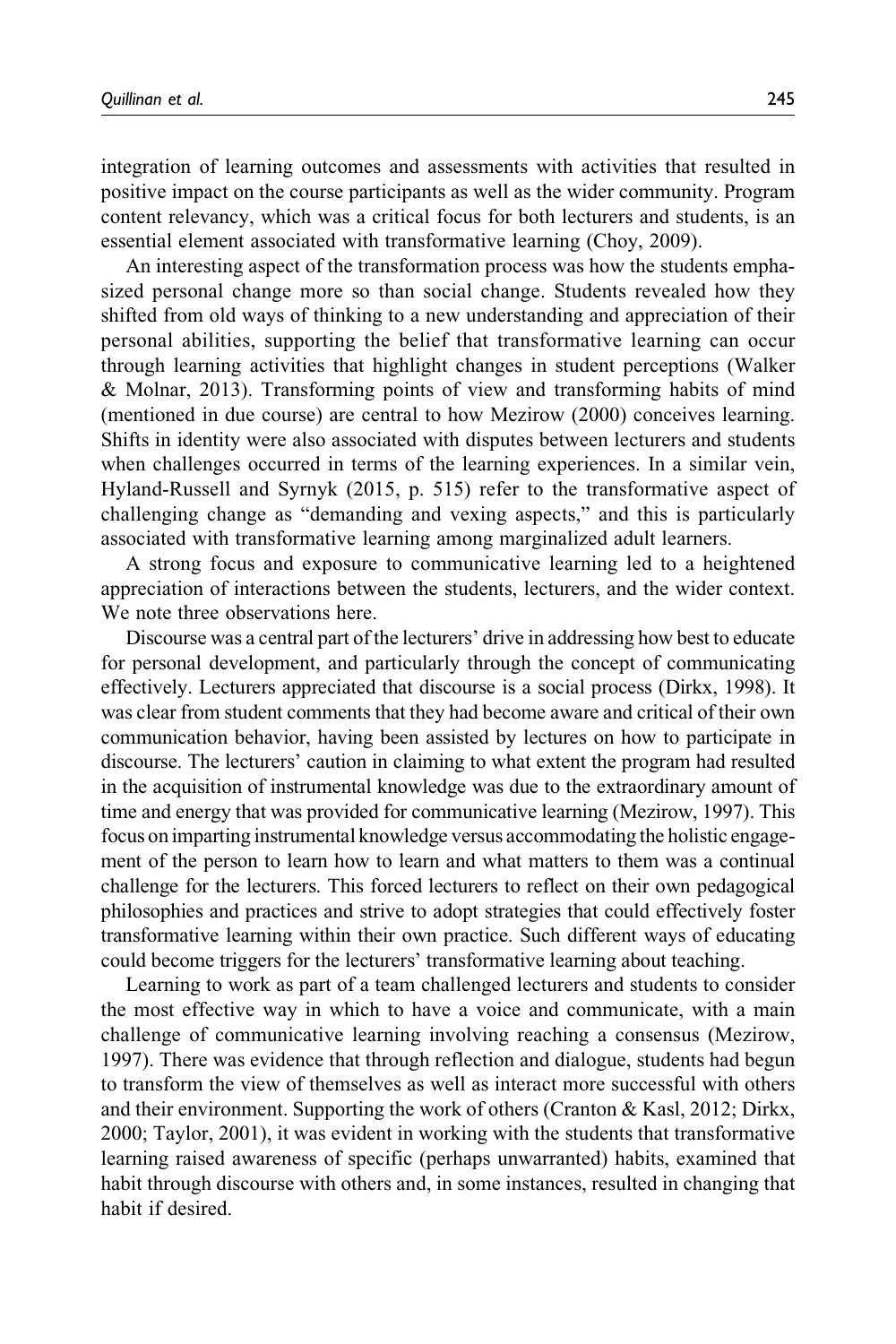Students conveyed an appreciation for the difference in relationship between lecturer and student compared to that which they had experienced at school between the teacher and student. The students strongly conveyed that they worked closely with each other and the lecturers in a bid to construct more meaningful and holistic visions that encouraged them to reflect on their own self. There is an appreciation that reflective questions that encourage students to move from lower cognitive ways of thinking to questions that encourage students to explore a more critical analysis of a situation increase the likelihood that a more transformative experience might occur (Hullender, Hinck, Wood-Nartker, Burton, & Bowlby, 2015). There were instances where the lecturers became co-learners (Mezirow, 1997) in a bid to help learners become aware and critical of their own and others' assumptions. Evidence of cooperation between lecturers and students was highlighted as a significant factor for a more authentic student engagement with the learning and the possibility for genuinely transformative learning experiences. Cooperation was viewed as more than a will to change existing practices and structures. It was also about a change in mind-set and attitude to the nature of learning itself, understood as an experiential process of reflection and transformation in relation to oneself and with others (HEA, 2014).

## Conclusion

It is clear from this study of the CWell program that students value supportive and collaborative relationships with teachers (Brookfield, 2005). Such a relationship is captured by the term "reciprocal teaching" (Hattie, 2009), whereby learning is supported by conversations between teacher and students to gain meaning from subject and context, leading to both groups working together in a jointly constructed approach. This supports Mezirow's (1978, 2000) central view of knowledge as something that is constructed by the individual in relation with others (i.e., other students and teachers/lecturers).

Cognizant of the centrality of culturally responsive pedagogy, those involved in delivering the CWell program were prompted to reexamine and rethink the most effective way in which they could connect and interact with the students. This, in turn, perhaps prompts us to consider the centrality of valuing what we teach in favor of teaching what we value. Boyer (1990) redefined scholarly work as using rich university resources to address crucial community and social problems. He strongly argued in favor of higher education's return to its roots of teaching students to be fully engaged and socially responsible citizens.

Boyer (1990) conveys the scholarship of engagement as connecting higher education resources with the most pressing ethical, civic, and social issues. Transformative learning, such as that evidenced in this study, may require educators to challenge the somewhat limited "engaged practice" that is evident in education systems. This can be achieved by introducing culturally responsive teaching and learning approaches that not only focus on the individual/student from the very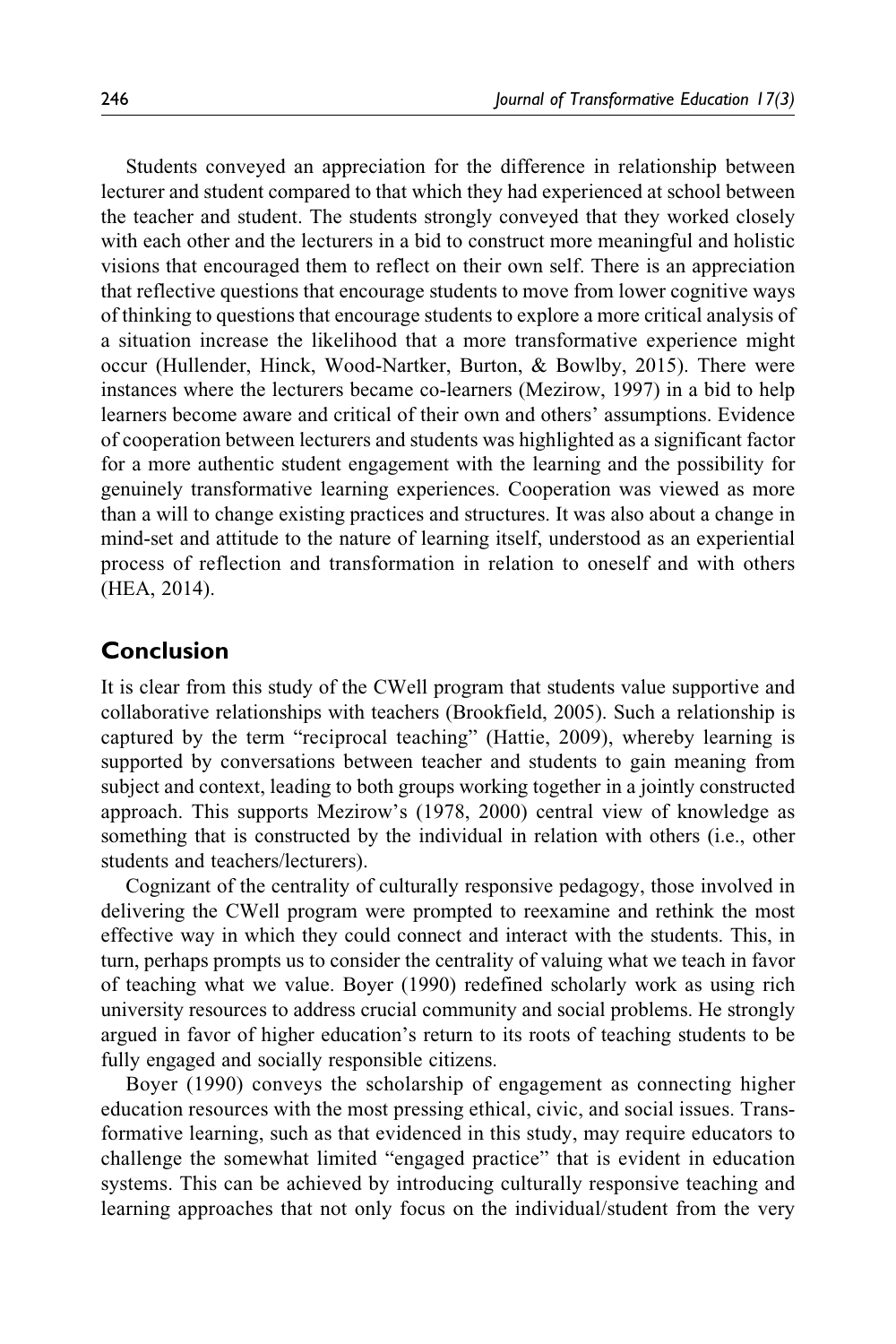start but also involves them in the co-construction of their learning experiences. This in turn requires educators to have a strong knowledge of their own philosophies, skills, and abilities and knowledge of students that both inform the preferred culturally responsive pedagogies and allow for co-construction of the curriculum. CWell is a program that strives to centralize and support such a scholarship of engagement.

#### Declaration of Conflicting Interests

The author(s) declared no potential conflicts of interest with respect to the research, authorship, and/or publication of this article.

#### Funding

The author(s) received no financial support for the research, authorship, and/or publication of this article.

### ORCID iD

Eileen McEvoy <https://orcid.org/0000-0003-0916-7651>

### **References**

- Allahwala, A., Bunce, S., Beagrie, L., Brail, S., Hawthorne, T., Levesque, S., ... Visano, B. S. (2013). Building and sustaining community-university partnerships in marginalized urban areas. Journal of Geography, 112, 43–57.
- Bang, M., Faber, L., Gurneau, J., Marin, A., & Soto, C. (2016). Community-based design research: Learning across generations and strategic transformations of institutional relations toward axiological innovations. Mind, Culture, and Activity, 23, 28–41.
- Bhukhanwala, F., Dean, K., & Troyer, M. (2017). Beyond the student teaching seminar: Examining transformative learning through arts-based approaches. Teachers and Teaching, 23, 611–630.
- Blackett, D., & Limerick Regeneration Agencies. (2008). Limerick regeneration masterplans: A vision for Moyross, Southill/Ballinacurra Weston and St. Mary's Park. Limerick, Ireland: Limerick Regeneration Agencies.
- Boyer, E. L. (1990). Scholarship reconsidered: Priorities of the professoriate. Princeton, NJ: Princeton University Press.
- Brookfield, S. (2005). The power of critical theory for adult learning and teaching. Maidenhead: Open University Press.
- Burnard, P., Gill, P., Stewart, K., Treasure, E., & Chadwick, B. (2008). Analysing and presenting qualitative data. British Dental Journal, 204, 429–432.
- Campus Engage Charter. (2014). Retrieved from February 2, 2017 [http://www.campusen](http://www.campusengage.ie/userfiles/files/23%20HEI_Charter%20FINAL%202015(3).pdf) [gage.ie/userfiles/files/23](http://www.campusengage.ie/userfiles/files/23%20HEI_Charter%20FINAL%202015(3).pdf)%[20HEI\\_Charter](http://www.campusengage.ie/userfiles/files/23%20HEI_Charter%20FINAL%202015(3).pdf)%[20FINAL](http://www.campusengage.ie/userfiles/files/23%20HEI_Charter%20FINAL%202015(3).pdf)%[202015\(3\).pdf](http://www.campusengage.ie/userfiles/files/23%20HEI_Charter%20FINAL%202015(3).pdf)
- Choy, S. (2009). Transformational learning in the workplace. Journal of Transformative Education, 7, 65–84.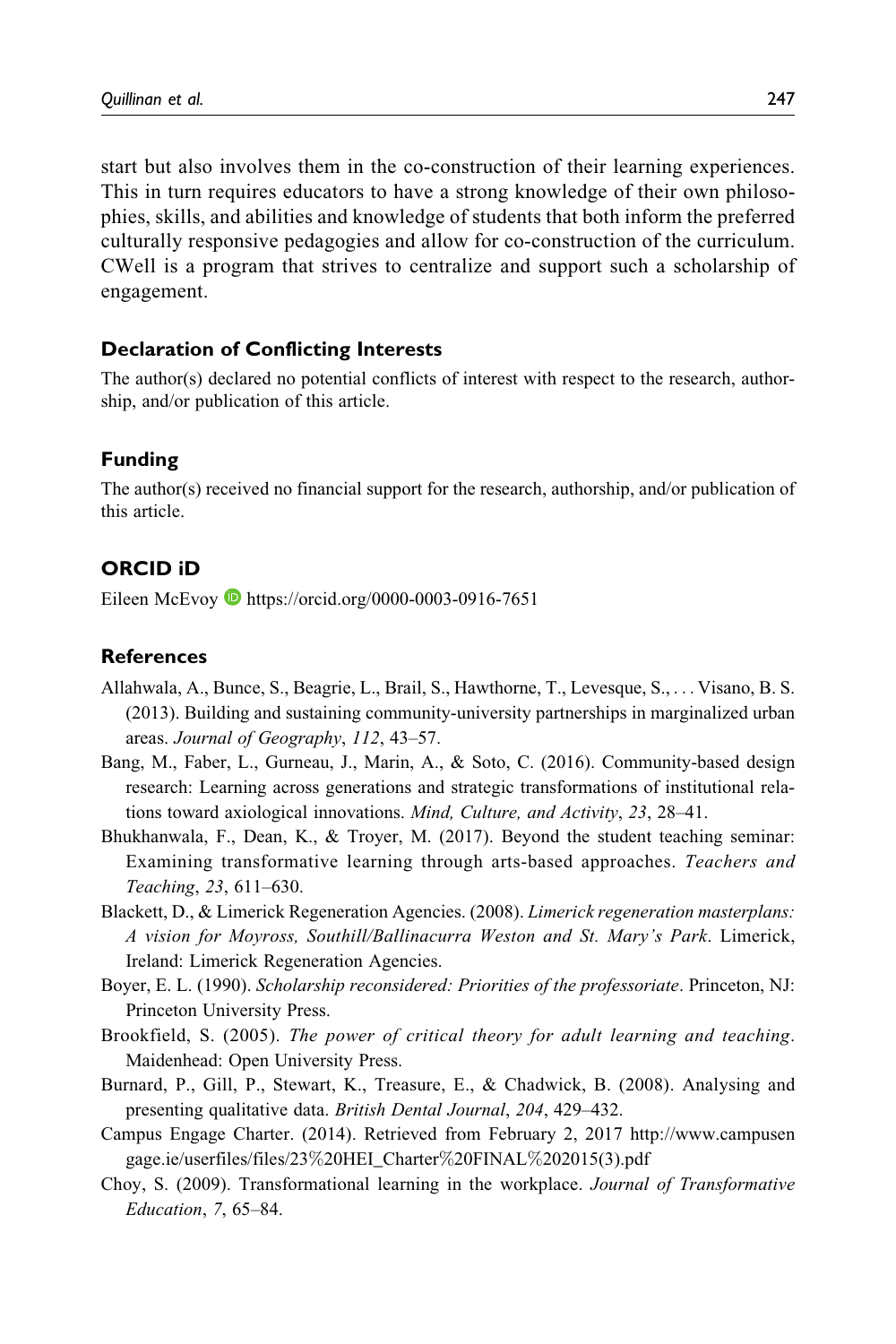- Combat Poverty Agency. (2008). Combat poverty agency annual report 2008: 23 years working for a poverty-free Ireland [online]. Retrieved from February 2, 2017 [http://](http://www.combatpoverty.ie/publications/annualreports/2008_AnnualReport.pdf) [www.combatpoverty.ie/publications/annualreports/2008\\_AnnualReport.pdf](http://www.combatpoverty.ie/publications/annualreports/2008_AnnualReport.pdf)
- Commission of the European Communities. (2006). Adult learning: It is never too late to learn. Brussels, Belgium: Author.
- Cranton, P., & Carusetta, E. (2004). Developing authenticity as a transformative process. Journal of Transformative Education, 2, 276–293.
- Cranton, P., & Kasl, E. (2012). A response to Michael Newman's "calling transformative learning into question: Some mutinous thoughts." Adult Education Quarterly, 62, 393–398.
- Creswell, J. W. (2012). Qualitative inquiry and research design: Choosing among five approaches. Thousand Oaks, CA: Sage.
- Dirkx, J. M. (1998). Transformative learning theory in the practice of adult education: An overview. PAACE Journal of Lifelong Learning, 7, 1–14.
- Dirkx, J. M. (2000). Transformative learning and the journey of individuation. ERIC Digest No. 223. Columbus, Ohio: ERIC Clearinghouse on Adult Career and Vocational Education.
- Durant, R. A., Carlon, D. M., & Downs, A. (2017). The efficiency challenge: Creating a transformative learning experience in a principles of management course. Journal of Management Education, 41, 852–872.
- Engeström, Y. (2001). Expansive learning at work: Toward an activity theoretical reconceptualization. Journal of Education and Work, 14, 133–156.
- Fitzgerald, J. (2007). Addressing issues of social exclusion in Moyross and other disadvantaged areas of Limerick City. Report to the Cabinet Committee on Social Inclusion. Retrieved from <http://www.limerickregeneration.org/MoyrossReptApr07.pdf>
- Gay, G. (2010). Culturally responsive teaching: Theory, research, and practice. New York, NY: Teachers College Press.
- Haase, T., & Pratschke, J. (2017). The 2016 pobal HP deprivation index for small areas. Introduction and reference tables.
- Hattie, J. (2009). Visible learning: A synthesis of over 800 meta-analyses relating to achievement. London, England: Routledge.
- Heard, M. (2014). Repositioning curriculum design: Broadening the who and how of curricular invention. College English, 76, 315–336.
- Herrington, J., Reeves, T. C., Oliver, R., & Woo, Y. (2004). Designing authentic activities in web-based courses. Journal of Computing in Higher Education, 16, 3-29.
- Higher Education Authority. (2011). National strategy for higher education to 2030. Dublin, Ireland: Higher Education Funding Council for England (HEFCE) (2008).
- Higher Education Authority. (2014). Framework for partnership in teaching and learning. Heslington, England: Higher Education Academy.
- Hullender, R., Hinck, S., Wood-Nartker, J., Burton, T., & Bowlby, S. (2015). Evidences of transformative learning in service-learning reflections. Journal of the Scholarship of Teaching and Learning, 15, 58–82.
- Hunt, C. (2011). National strategy for higher education to 2030: Report of the Strategy Group. Dublin: Department of Education.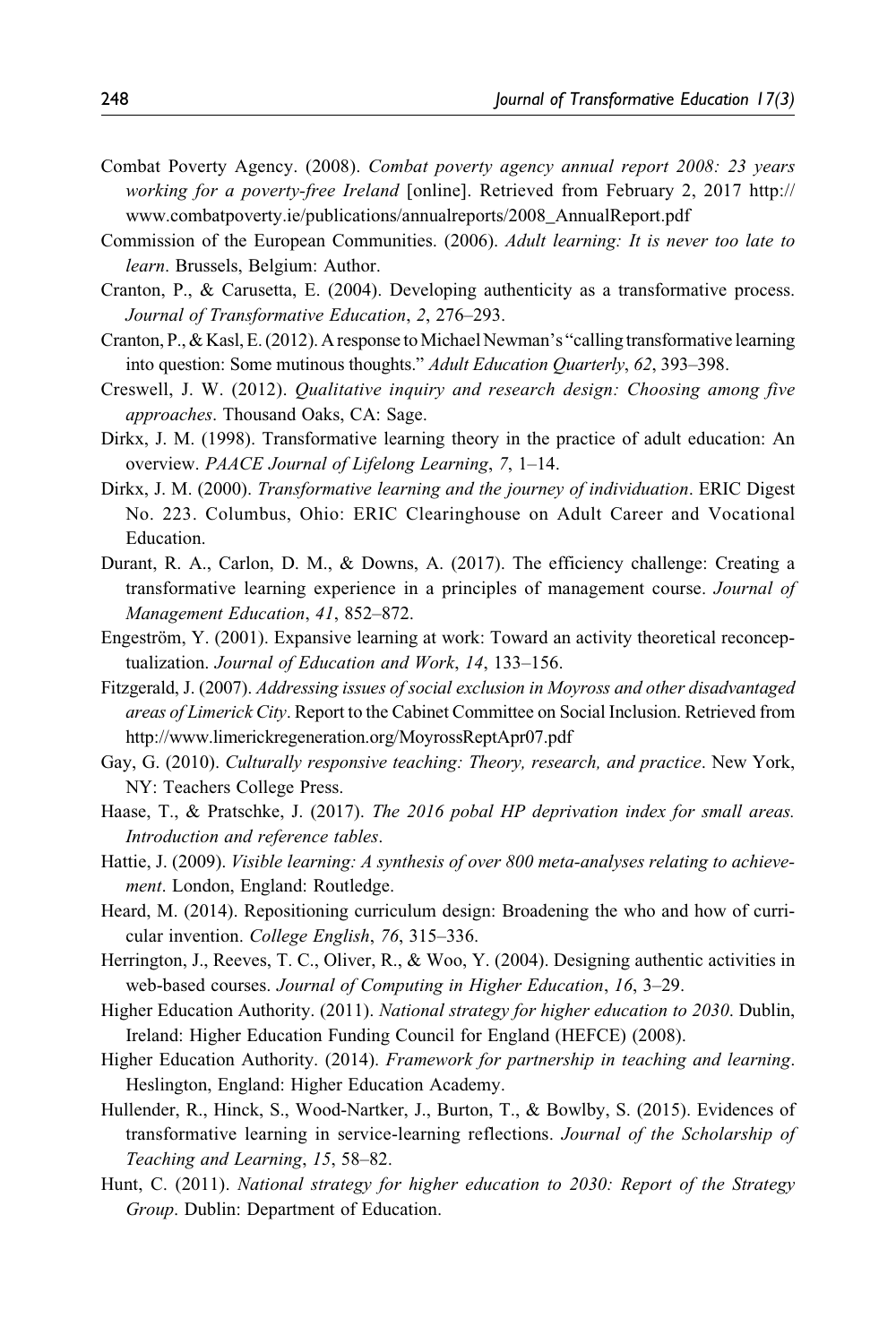- Hyland-Russell, T., & Syrnyk, C. (2015). Challenging change: Transformative education for economically disadvantaged adult learners. International Journal of Lifelong Education, 34, 514–529.
- Illeris, K. (2017). Transformative learning as change and development of identity. In A. Laros, T. Fuhr, & E. W. Taylor (Eds.), *Transformative learning meets bildung* (pp. 179-190). Rotterdam, Netherlands: Sense.
- Kolb, D. A. (1984). Experiential learning: Experience as the source of learning and development. Upper Saddle River, NJ: Prentice Hall.
- Ladson-Billings, G. (2009). The dreamkeepers: Successful teachers of African American children. Hoboken, NJ: John Wiley.
- Lave, J., & Wenger, E. (1991). Situated learning: Legitimate peripheral participation. Cambridge, England: Cambridge Community Press.
- Lyons, A., & McIlrath, L. (2011). Survey of civic engagement activities in higher education in Ireland. Galway, Ireland: Campus Engage.
- Magolda, M. B. (2004). Self-authorship as the common goal of 21st century education. In M. B. B. Magolda & P. M. King (Eds.), Learning partnerships: Theory and models of practice to educate for self-authorship (pp. 1–35). Sterling, VA: Stylus.
- Maslin-Ostrowski, P., Drago-Severson, E., Ferguson, J., Marsick, V. J., & Hallett, M. (2017). An innovative international community engagement approach: Story circles as catalysts for transformative learning. Journal of Transformative Education, 16, 130–150. doi:1541344617707840
- Mezirow, J. (1978). Perspective transformation. Adult Education, 28, 100–110.
- Mezirow, J. (1997). Transformative learning: Theory to practice. New Directions for Adult and Continuing Education, 74, 5–12.
- Mezirow, J. (2000). Learning as transformation: Critical perspectives on a theory in progress. The Jossey-Bass higher and adult education series. San Francisco, CA: Jossey-Bass.
- Miller Dyce, C., & Owusu-Ansah, A. (2016). Yes, we are still talking about diversity: Diversity education as a catalyst for transformative, culturally relevant, and reflective preservice teacher practices. Journal of Transformative Education, 14, 327-354.
- Sleeter, C. E. (2012). Confronting the marginalization of culturally responsive pedagogy. Urban Education, 47, 562–584.
- Stein, D. (1998). Situated learning in adult education. ERIC Digest No. 195. Retrieved from <https://files.eric.ed.gov/fulltext/ED418250.pdf>
- Strauss, A., & Corbin, J. (1998). Basics of qualitative research: Techniques and procedures for developing grounded theory. Newbury Park, CA: Sage.
- Taylor, E. W. (2001). Transformative learning theory: A neurobiological perspective of the role of emotions and unconscious ways of knowing. International Journal of Lifelong Education, 20, 218–236.
- Taylor, E. W., & Cranton, P. (2012). The handbook of transformative learning: Theory, research and practice. San Francisco, CA: Jossey Bass.
- Tight, M. (2015). Theory application in higher education research: The case of communities of practice. European Journal of Higher Education, 5, 111–126.
- Villegas, A. M. (1991). Culturally responsive pedagogy for the 1990s and beyond. Trends and Issues Paper No. 6. Washington, DC: ERIC Clearinghouse on Teacher Education.